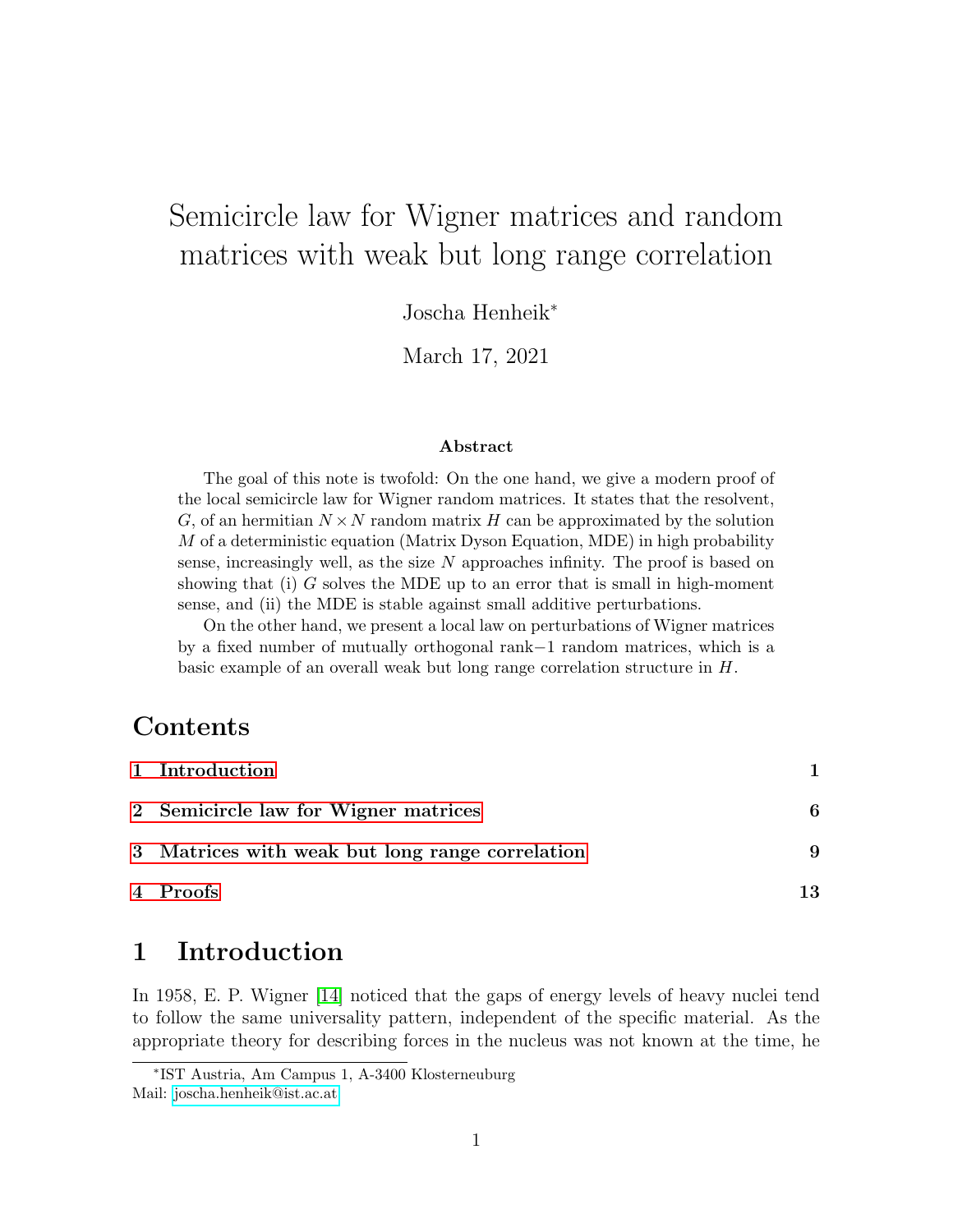followed a more phenomenological approach and modelled the unknown Hamiltonian by a hermitian random matrix with independent entries (Wigner matrix), ignoring all physical details, except the symmetry type, real symmetric or complex hermitian, corresponding to physical systems with and without time reversal symmetry, respectively. Based on the observation that this modelling amazingly reproduced the experimental results, he formulated the surmise that the fluctuation of the gaps between successive eigenvalues of a random matrix follows a universal distribution, depending only on the symmetry type of matrix, analogously to the central limit theorem for scalar random variables and the universality of the Gaussian distribution. A more detailed version of this universality conjecture was formulated by Dyson and Mehta [\[10\]](#page-27-1) in the 1960s, and is thereof called the Wigner-Dyson-Mehta (WDM) universality conjecture.

The proof of the WDM conjecture in full generality has been an open problem for more that fifty years until it got quite recently managed via the so called three step strategy developed by Erdös, Schlein, Yau, and Yin (see [\[7\]](#page-27-2) for an overview) with parallel development by Tao and Vu [\[12\]](#page-27-3). At the current stage, the second and third step are very robust in the sense that they are largely independent of the details of the model under consideration and can be formulated as a "black-box" tool requiring only the input of the first step, that is a local law, which asserts that the spectral measure of the random matrix converges to a deterministic measure up to the scale of individual eigenvalues as the size of the matrix tends to infinity.

A local law has first been established for random matrices with independent and identically distributed entries (up to the symmetry ensuring hermiticity), so called Wigner matrices, where the semicircle distribution [\(2.4\)](#page-6-0) emerges as the required deterministic probability measure. The historically first proof [\[14\]](#page-27-0) of this celebrated Wigner semicircle law followed the moment method, although being quite elementary, not suitable for more general random matrix models, in which one relaxes (i) the identicalness of the distribution of the matrix elements, or (ii) their independentness, or both. A generalization of the first kind can be dealt with by using the Schur method, heavily using the independentness of the matrix elements. A modern approach to proving local laws, also for (slowly) correlated random matrices with not neccessarily identically distributed entries [\[6\]](#page-27-4), builds on the analysis of a certain deterministic equation, the matrix Dyson equation (MDE), of which the resolvent of the random matrix can be shown to be an approximate solution, which yields the local law whenever the MDE is stable agains small additive perturbations. This is described in more detail below.

The first goal (Section [2\)](#page-5-0) of this note is to follow the strategy described above in order to prove the local semicircle law for Wigner matrix, which has – at least to our knowledge – never been done. The second goal (Section [3\)](#page-8-0) is to prove a local law for perturbations of Wigner matrices by a fixed number of mutually orthogonal rank−1 random matrices realizing a basic example for a weak but long range correlation structure in the random matrix which is generalization of both, type (i) and type (ii) above.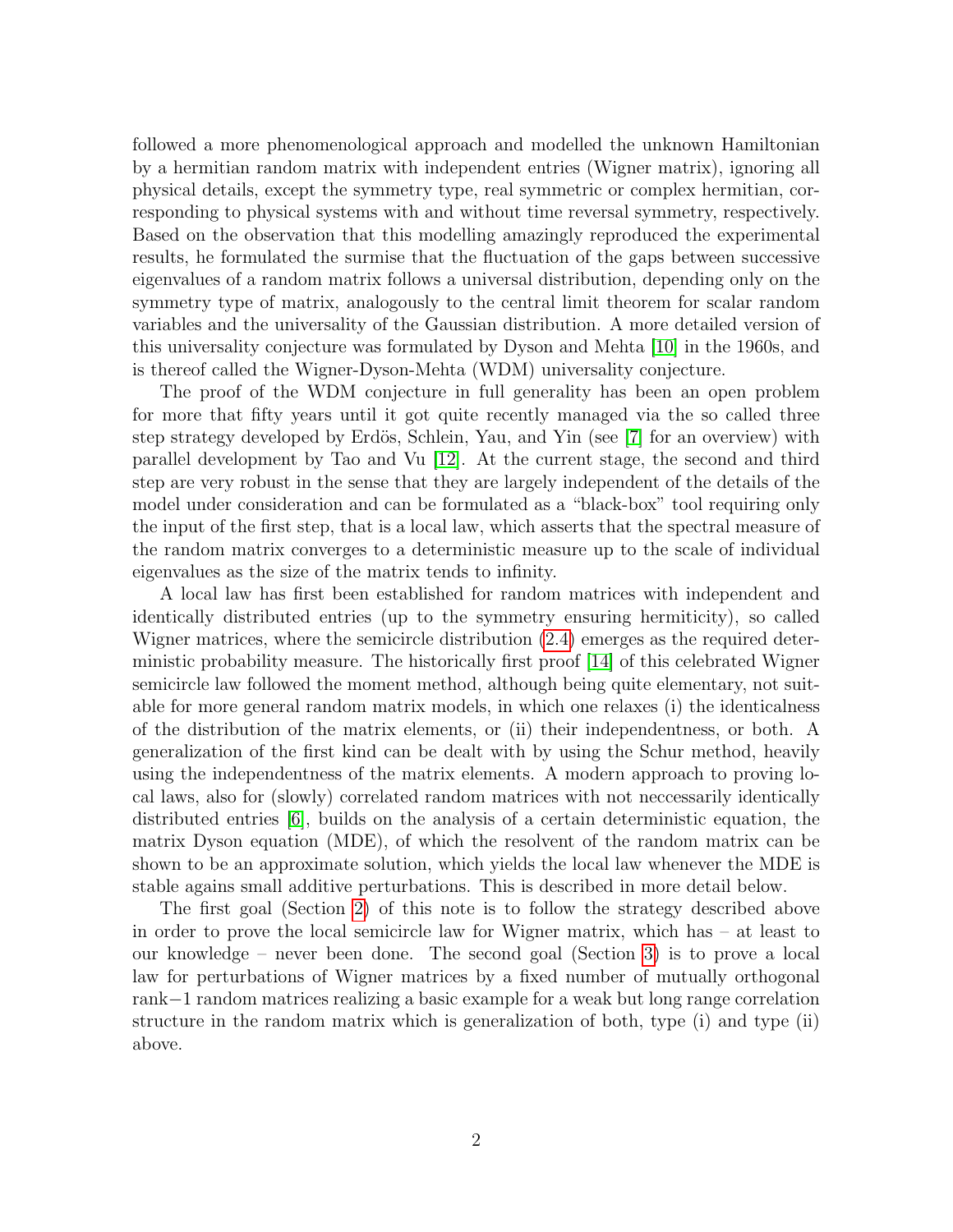### 1.1 Proof strategy for the semicircle law

For a general hermitian  $N \times N$  random matrix  $H = H^{(N)}$  with ordered random eigenvalues  $\lambda_1 \leq \ldots \leq \lambda_N$  we denote its resolvent by

$$
G(z) = G(N)(z) = (H - z)-1,
$$

where the spectral parameter  $z = E + i\eta$  is assumed to be in the upper half plane  $\mathbb{H}$ . Due to the quantum mechanical interpretation of  $H$  as a Hamilton operator of a system with N particles, we refer to  $E = \Re z$  as energy.

The first two moments of H determine the limiting behavior of  $G(z)$  in the limit of large N. More specifically, let

<span id="page-2-2"></span>
$$
A := \mathbb{E}H, \qquad H =: A + \frac{1}{\sqrt{N}}W, \qquad \mathcal{S}[V] := \frac{1}{N}\mathbb{E}WVW, \tag{1.1}
$$

where S is a linear map on the space of  $N \times N$  matrices which we call the self-energy *operator* and W is a random matrix with zero expectation (see Definition [2.1\)](#page-5-1). Then, the unique deterministic solution  $M = M(z)$  to the matrix Dyson equation (MDE)

<span id="page-2-0"></span>
$$
1 + (z - A + S[M])M = 0
$$
 under the constraint  $\Im M = \frac{1}{2i}(M - M^*) > 0$  (1.2)

approximates the random matrix  $G(z)$  increasingly well as N tends to infinity, which is the general scope of a local law for random matrices as the ones formulated in Theorem [2.2](#page-6-1) and Theorem [2.3](#page-7-0) below.

The properties of [\(1.2\)](#page-2-0) and its solutions have been studied in [\[1\]](#page-26-0). In particular, it has been shown that

$$
m(z) := \frac{1}{N} \text{Tr} M(z) = \int_{\mathbb{R}} \frac{1}{x - z} \mu(\mathrm{d}x)
$$
 (1.3)

is the Stieltjes transform of a measure  $\mu$  on  $\mathbb{R}$ , which we call the self-consistent density of states, and whose support supp  $\mu$  we call the self-consistent spectrum. Moreover, under quite general conditions [\[1\]](#page-26-0), one can show that  $\mu$  is absolutely continuous with compactly supported Hölder continuous probability density

<span id="page-2-1"></span>
$$
\mu(\mathrm{d}x) = \rho(x)\mathrm{d}x
$$
 and that  $\rho(z) = \frac{1}{\pi N} \Im \operatorname{Tr}M(z)$  (1.4)

is the harmonic extension of  $\rho : \mathbb{R} \to [0, \infty)$ . We note that the imaginary part of the Stieltjes transform

$$
\Im m_{\mu}(z) = \int_{\mathbb{R}} \frac{\eta}{|x - E|^2 + \eta^2} \mu(\mathrm{d}x), \qquad z = E + \mathrm{i}\eta
$$

of a measure  $\mu$  can also be viewed as the convolution of  $\mu$  with the Cauchy kernel  $P_{\eta}$ on scale  $\eta$ , i.e.

$$
\Im m_{\mu}(E + i\eta) = (P_{\eta} \star \mu)(E), \text{ with } P_{\eta}(E) = \frac{\eta}{E^2 + \eta^2}.
$$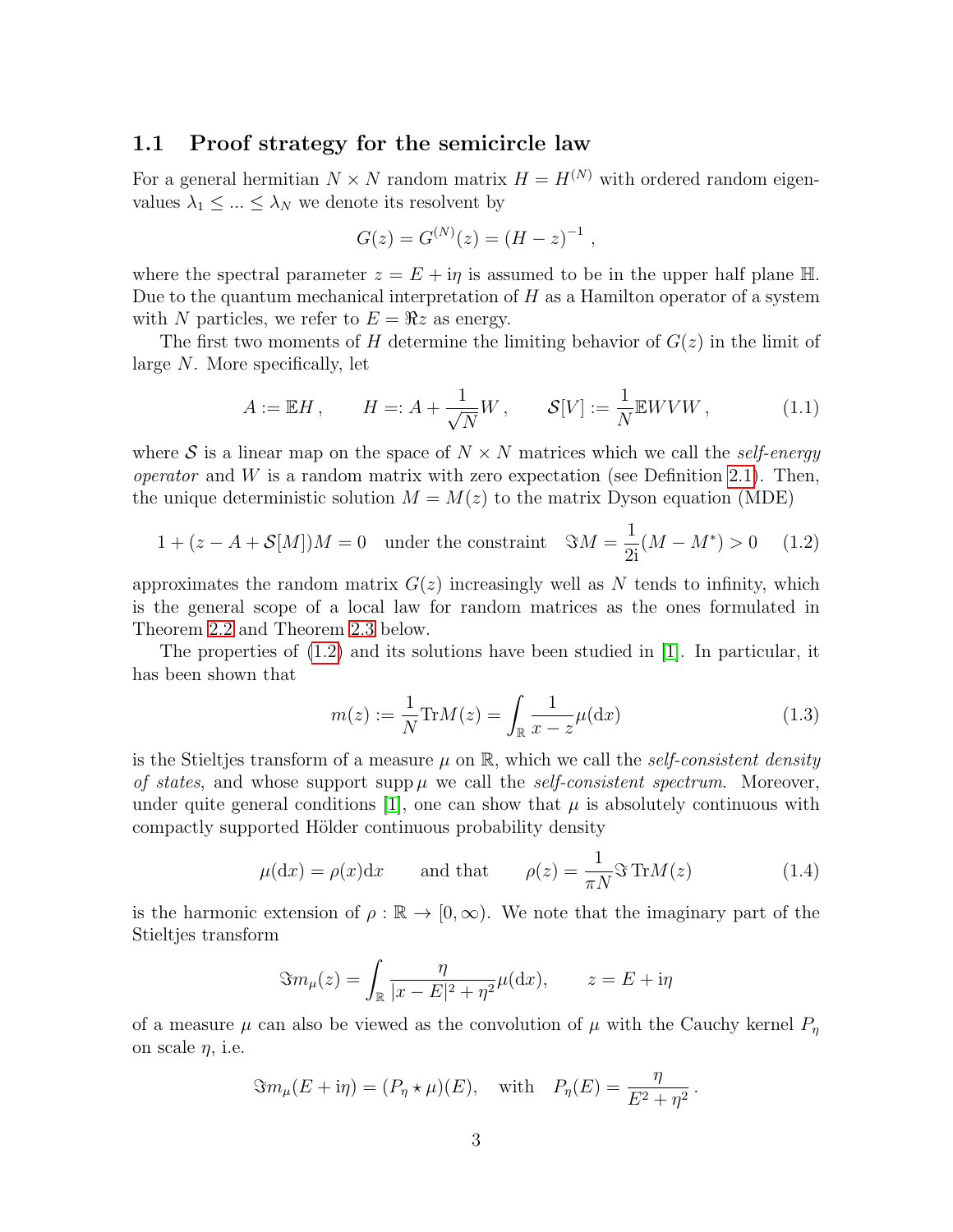Up to the normalization by  $1/\pi$  (cf. [\(1.4\)](#page-2-1)),  $P_{\eta}$  is an approximate delta function on scale  $\eta$  and thus  $\Im m_\mu(E + i\eta)$  resolves the measure  $\mu$  on a scale  $\eta$  around the energy E.

The above notions become clear by noticing that the *empirical density of states* 

<span id="page-3-0"></span>
$$
\mu_N = \frac{1}{N} \sum_{i=1}^{N} \delta_{\lambda_i} \tag{1.5}
$$

of H has Stieltjes transform

$$
m_N(z) := m_{\mu_N}(z) = \int_{\mathbb{R}} \frac{1}{x - z} \mu_N(\mathrm{d}x) = \frac{1}{N} \sum_{i=1}^N \frac{1}{\lambda_i - z} = \frac{1}{N} \text{Tr} \, G(z) \,. \tag{1.6}
$$

Thus, as the convergence of the Stieltjes transforms  $m_N(z) \to m(z)$  for any  $z \in \mathbb{H}$ implies the convergence of the measures  $\mu_N \to \mu$  in distribution [\[8\]](#page-27-5), the study of a deterministic law for the spectrum of  $H$  for large  $N$  reduces to finding estimates on  $N^{-1}\text{Tr}(G-M)$ . A result that controls this difference for any fixed  $z \in \mathbb{H}$  is called a global law, whereas a local law allows the spectral parameter  $z = E + i\eta \in \mathbb{H}$  to approach the real axis while the resolution  $\eta$  is slightly above the typical eigenvalue spacing, which can be understood as follows (cf. [\[4\]](#page-26-1)). In case that diam(spec H) is of order one (see [\(2.1\)](#page-5-2)),  $\mu_N$  is a discrete measure on small  $1/N$  scales, and thus it may behave very badly (i.e. strongly fluctuating or blow up) for  $\eta$  smaller than  $1/N$ , depending on whether there happens to be an eigenvalue in an  $\eta$ -vincinity of E. Thus, as the eigenvalue spacing in the bulk of spec H is typically of order  $1/N$ , for  $\eta \lesssim 1/N$ we expect no "self-averaging behavior" of  $m_N$ . But, as long as  $\eta \gg 1/N$  one might hope for a self-averaging law of large numbers phenomenon. This hope is confirmed by the local law (Theorem [2.3\)](#page-7-0) down to the smallest possible (optimal) scale  $\eta \gg 1/N$ . Although we have a precise distinction between a global and a local law, we will often refer to the global law (as formulated in Theorem [2.2\)](#page-6-1) as a local law as well.

Moreover, since [\(1.2\)](#page-2-0) is stable against small additive perturbations, it is sufficient to study the smallness of  $G - M$  by showing that the error matrix  $D = D(z)$  defined by

<span id="page-3-1"></span>
$$
D := 1 + (z - A + S[G])G = (H - A + S[G])G = \frac{W}{\sqrt{N}}G + S[G]G
$$
 (1.7)

is small (see Section [4](#page-12-0) for more details). Within the framework of this general strategy, choosing the correct norm to measure smallness of  $D$  is a key technical ingredient. Similarly to G, the error matrix D is very large in the usual  $\ell^p \to \ell^q$  matrix norms, but its quadratic form  $\langle x, Dy \rangle$  is under control with very high probability for any fixed deterministic vectors  $x, y$ . Furthermore, to improve precision, we will distinguish two different concepts of measuring the size of D. In the first probabilistic part of the proof (Proposition [4.1\)](#page-12-1) we will show that D can be bounded in *isotropic sense* as  $|\langle x, Dy \rangle| \leq ||x|| ||y|| / \sqrt{N\eta}$  for fixed deterministic vectors  $x, y$  as well as in averaged sense as  $N^{-1}$ |Tr $BD \le ||B||/N\eta$  for fixed deterministic matrices B. Here,  $||\mathbf{x}||$ ,  $||\mathbf{y}||$ , ||B|| denote the standard Euclidean vector norm  $||x||^2 = \sum_a |x_a|^2$  and matrix operator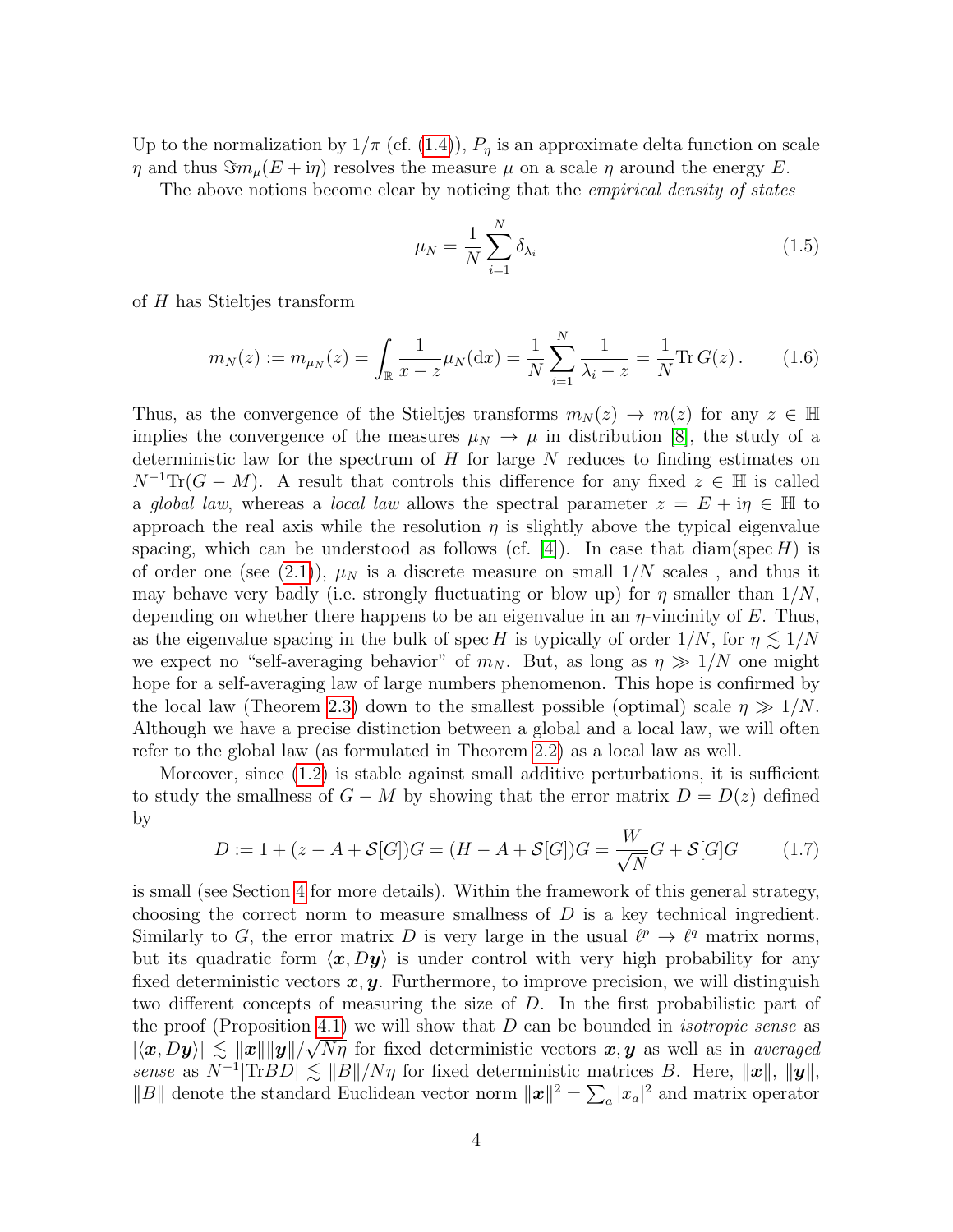norm  $||B|| := \sup_{||x||, ||y|| \le 1} |\langle x, By \rangle|$ . In the second deterministic part of the proof (Proposition [4.2\)](#page-15-0) we will show that since  $D$  is small, and  $(1.2)$  is stable under small additive perturbations, also  $G-M$  is small in an appropriate sense. Finally, we combine these parts in a bootstrapping procedure (Proposition [4.5\)](#page-17-0) in order to arrive at the local law.

### 1.2 Outline

In Section [2,](#page-5-0) the first part of this note, we formulate the local for the simplified class of Wigner matrices (Definition [2.1\)](#page-5-1) in Theorem [2.2](#page-6-1) and Theorem [2.3,](#page-7-0) which we prove in Section [4.](#page-12-0) Based on these theorems, we state a few classical corollaries on the completeness of the self-consistent spectrum (Corollary [2.4\)](#page-7-1), the delocalization of bulkeigenvectors (Corollary [2.5\)](#page-7-2) and the rigidity of bulk-eigenvalues (Corollary [2.6\)](#page-8-1).

In Section [3,](#page-8-0) the second part of this note, we will allow for perturbations of Wigner matrices by a fixed number of mutually orthogonal rank−1 random matrices, constituting a basic example of an overall weak but long range correlation structure in  $H$ , and present the corresponding local law which we formulate in Theorem [3.3](#page-10-0) and Corollary [3.4](#page-11-0) as well as in Theorem [3.5](#page-11-1) and Corollary [3.6.](#page-12-2) The proofs of these results, which are given in Section [4,](#page-12-0) do not follow the general strategy sketched above, but use the local law for Wigner matrices and a simple identity for the resolvent of a hermitian rank−1 perturbation of a hermitian matrix (Proposition [3.2\)](#page-9-0).

### 1.3 Notations

In order to formulate our results and proofs concisely, we introduce the following notation. An inequality with a subscript indicates that we allow for a constant in the bound depending only on the quantities in the subscript, e.g.  $A(N, \varepsilon) \leq_{\varepsilon} B(N, \varepsilon)$  means that there exists a constant  $C = C(\varepsilon)$ , independent of N, such that  $A(N, \varepsilon) \leq C(\varepsilon)B(N, \varepsilon)$ holds for all N and  $\varepsilon > 0$ . In many statements we will assume that N is sufficiently large, depending on any other parameters of the model. We will use boldface letters  $x, y, ...$  from the end of the alphabet to denote vectors in  $\mathbb{C}^N$  with entries  $\boldsymbol{x} = (\boldsymbol{x}_i)_{i \in [N]}$ where  $[N] := \{1, ..., N\}$  and the indices are chosen from the beginning or middle of the alphabet. Elements of the set of ordered pairs  $[N]^2 = [N] \times [N]$  will be called *labels* and will be denoted by by Greek letters  $\alpha = (i, j) \in [N]^2$ . Summations of the form  $\sum_i$ and  $\sum_{\alpha}$  are always understood to sum over all  $i \in [N]$  and  $\alpha \in [N]^2$ .

For indices  $i, j \in [N]$  and vectors  $\boldsymbol{x}, \boldsymbol{y} \in \mathbb{C}^N$  we shall use the notations

$$
A_{xy} = \langle x, Ay \rangle
$$
,  $A_{xi} = \langle x, Ae_i \rangle$ ,  $A_{ix} = \langle e_i, Ax \rangle$ ,

where  $e_i$  is the *i*-th standard basis vector. The normalized trace is denoted by  $\langle A \rangle :=$  $N^{-1}\text{Tr }A$ . Sometimes we will also use the notation  $\langle z \rangle := 1+|z|$  for the complex number z, but this should no lead to confusion as it will only be used for z. Moreover, we will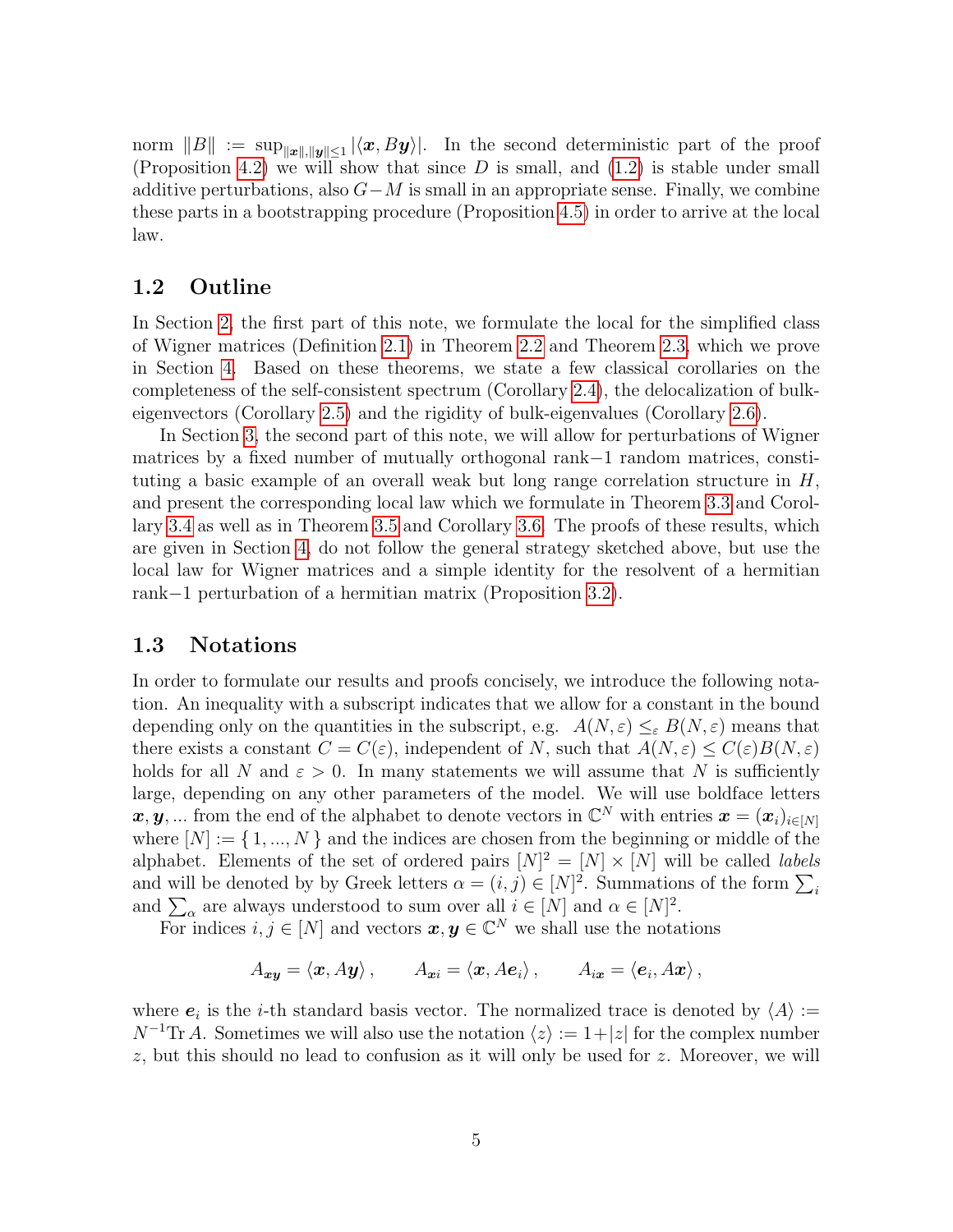use the maximum norm and the normalized Hilbert-Schmidt norm

$$
||A||_{\max} := \max_{i,j \in [N]} |A_{ij}|, \quad ||A||_{\text{hs}} := \left(\frac{1}{N} \sum_{ij} |A_{ij}|^2\right)^{1/2} \quad \text{for} \quad A \in \mathbb{C}^{N \times N}.
$$

## <span id="page-5-0"></span>2 Semicircle law for Wigner matrices

While the proof of a local law following the strategy sketched in the introduction has been carried out for general self-adjoint random matrices with slow correlation decay [\[6\]](#page-27-4), we focus on giving a proof in this modern language in the prominent simplified case of H being a *Wigner matrix*, which has – to our knowledge – never been written up properly. Therefore, we assume that H is a centered random self-adjoint matrix with i.i.d. matrix elements (up to the symmetry) of variance  $1/\sqrt{N}$ , precisely defined as follows.

<span id="page-5-1"></span>**Definition 2.1.** Let  $H = (h_{i,j})_{i,j=1}^N$  be a random matrix. We say that  $H = A + \frac{1}{\sqrt{N}}W$ with  $A := \mathbb{E}H$  is a Wigner matrix, if  $A = 0$  and for  $w_{ij} = \sqrt{N}h_{ij}$  the following conditions are satisfied (recall  $\mathbb{E}W = 0$  from  $(1.1)$ ).

- (i) The matrix elements are i.i.d. random variables up to the symmetry constraint  $w_{ij} = \bar{w}_{ji}$ , ensuring that W is hermitian. More precicely, in the real symmetric case, the collection of random variables  $\{w_{ij} : i \leq j\}$  are independent and identically distributed, while in the *complex hermitian case* the distributions of  $\{\Re w_{ij}, \Im w_{ij} : i < j\}$  and  $\{\sqrt{2h_{ii}} : i = 1, 2, ..., N\}$  are independent and identical.
- (ii) All moments of  $w_{ij}$  are finite, i.e. for every  $p \in \mathbb{N}$  exists some  $C_p > 0$  such that  $\mathbb{E}|w_{ij}|^p \leq C_p$  for all  $i, j \in 1, ..., N$ .
- (iii) The common variance of the random variables  $w_{ij}$  equals 1, i.e.  $\mathbb{E}|w_{ij}|^2 = 1$  for all  $i, j \in 1, ..., N$ .

These conditions will ensure, that the spectrum of the Wigner matrix  $H = \frac{W}{\sqrt{2}}$  $\frac{V}{N}$  is real, centered around 0 and the typical size of an eigenvalue  $\lambda_i$  remains of order 1 even as N tends to infinity. This can be seen by computing

<span id="page-5-2"></span>
$$
\mathbb{E}\sum_{i}\lambda_i^2 = \mathbb{E}\text{Tr}H^2 = \frac{1}{N}\mathbb{E}\sum_{ij}|w_{ij}|^2 = N\,,\tag{2.1}
$$

indicating that  $\lambda_i \sim 1$  on average (see [\[4\]](#page-26-1)).

Assuming that  $H$  is a Wigner matrix, we can determine the solution of the MDE [\(1.2\)](#page-2-0) more explicitly as the self-energy operator reads

$$
(\mathcal{S}_{\text{ch}}[V])_{ij} = \langle V \rangle \, \delta_{ij} \qquad \text{or} \qquad (\mathcal{S}_{\text{rs}}[V])_{ij} = \langle V \rangle \, \delta_{ij} + (1 - \delta_{ij}) N^{-1} V_{ji} \,,
$$

in the complex hermitian and real symmetric case, respectively. The second summand in the formula for the real symmetric case will turn out to be irrelevant for determining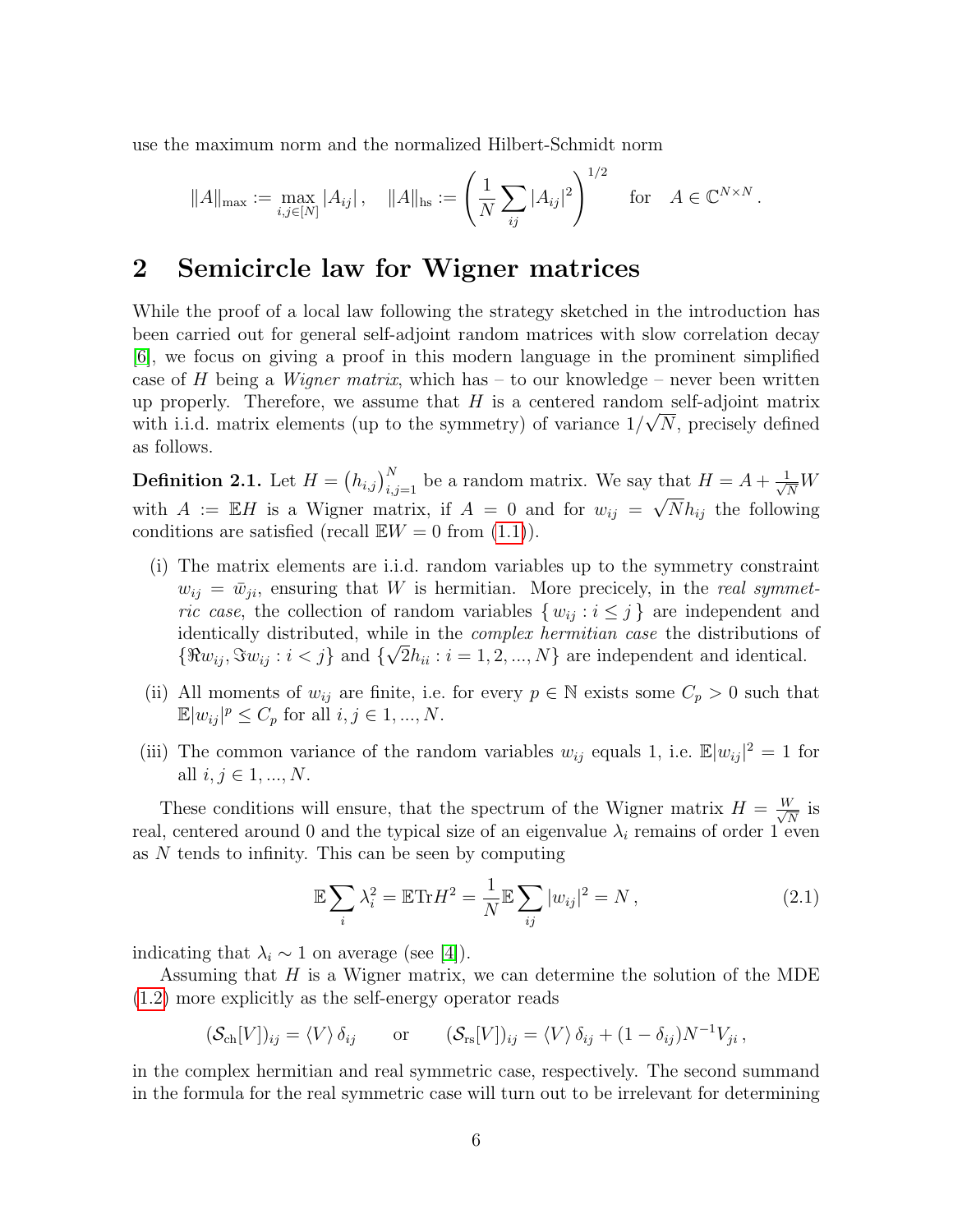the self-consistent density of states (see Section [4\)](#page-12-0), such that we focus on  $\mathcal{S}[V] = \langle V \rangle$ in the remainder of this paragraph. Indeed,  $M(z) = m(z)I$  solves the MDE, whenever  $m(z)$  is a solution of the scalar equation

<span id="page-6-3"></span>
$$
1 + (z + m)m = 0 \quad \text{under the constraint} \quad \Im m(z) > 0 \quad \forall z \in \mathbb{H}. \tag{2.2}
$$

This has a unique solution given by

$$
m_{\rm sc}(z) = \frac{-z + \sqrt{z^2 - 4}}{2},\tag{2.3}
$$

where the square root is chosen such that the branch cut is in the segment  $[-2, 2]$ , ensuring that the constraint is fullfilled. An easy computation, showing that this is the Stieltjes transform of the semicircle density, i.e.

<span id="page-6-0"></span>
$$
m_{\rm sc}(z) = \int_{\mathbb{R}} \frac{\rho_{\rm sc}(x)}{x - z} dx \quad \text{where} \quad \rho_{\rm sc}(x) := \frac{1}{2\pi} \sqrt{(4 - x^2)_+} \,, \tag{2.4}
$$

explains, why we call the local law for Wigner matrices the *local semicircle law*. Note that supp  $\rho_{\rm sc} = [-2, 2]$  and we thus call  $\pm 2$  the *edges of the self-consistent spectrum*.

### 2.1 Local semicircle law

In order to formulate the local semicircle law, we specify the range of spectral parameters z by defining two spectral domains characterized via any given parameters  $\gamma, \delta > 0$ . Outside of the self-consistent spectrum we will work on

$$
\mathbb{D}_{\text{out}}^{\delta} := \left\{ z \in \mathbb{H} : |z| \le N^{C_0}, \text{dist}(z, [-2, 2]) \ge N^{-\delta} \right\}
$$
 (2.5)

for some arbitrary fixed  $C_0 \geq 100$ , while we will use

$$
\mathbb{D}_{\gamma}^{\delta} := \left\{ z \in \mathbb{H} : |z| \le N^{C_0}, \Im z \ge N^{-1+\gamma}, \rho_{\rm sc}(\Re z) + \text{dist}(\Re z, [-2, 2]) \ge N^{-\delta} \right\} \tag{2.6}
$$

away from the edges  $\pm 2$  of the self-consistent spectrum.

<span id="page-6-1"></span>Theorem 2.2. (Local law outside of the spectrum and global law)

Let H be a Wigner matrix. Then, for any  $\varepsilon > 0$  there exists  $\delta > 0$  such that for all  $D > 0$  we have the isotropic local law away from the spectrum,

<span id="page-6-4"></span>
$$
\mathbb{P}\left(|G_{\boldsymbol{x}\boldsymbol{y}} - m_{\mathrm{sc}}\langle \boldsymbol{x}, \boldsymbol{y}\rangle| \le ||\boldsymbol{x}|| \, ||\boldsymbol{y}|| \, \frac{N^{\varepsilon}}{\langle z \rangle^{2} \, \sqrt{N}} \quad in \quad \mathbb{D}_{\mathrm{out}}^{\delta}\right) \ge 1 - CN^{-D} \tag{2.7}
$$

for all deterministic vectors  $\boldsymbol{x},\boldsymbol{y}\in\mathbb{C}^N$  and we have the averaged local law away from the spectrum

<span id="page-6-2"></span>
$$
\mathbb{P}\left(\left|\langle BG\rangle - m_{\rm sc}\langle B\rangle\right| \le \|B\| \frac{N^{\varepsilon}}{\langle z\rangle^{2} N} \quad in \quad \mathbb{D}_{\rm out}^{\delta}\right) \ge 1 - CN^{-D} \tag{2.8}
$$

for all deterministic matrices  $B \in \mathbb{C}^{N \times N}$ . In fact,  $\delta$  can be chosen such that  $\delta = c\gamma$  for some absolute constant  $c > 0$ . Here,  $C = C(D, \varepsilon, \gamma) < \infty$  is a constant, depending only on its arguments and the moment bounds  $C_p$  from Definition [2.1.](#page-5-1)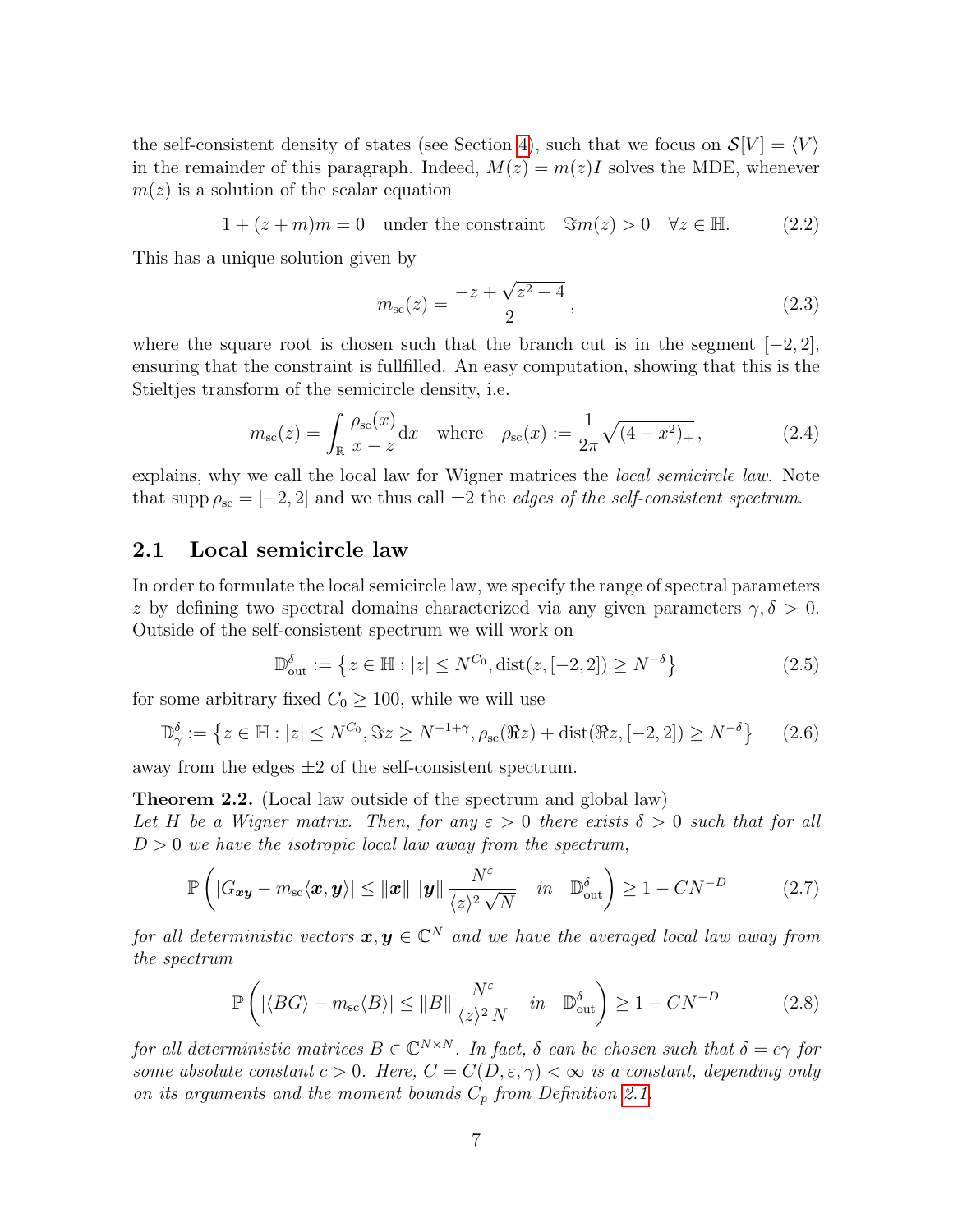We also obtain an optimal local law away from the spectral edges, especially in the bulk.

#### <span id="page-7-0"></span>Theorem 2.3. (Local law in the bulk of the spectrum)

Let H be a Wigner matrix. Then, for any  $\gamma, \varepsilon > 0$  there exists  $\delta > 0$  such that for all  $D > 0$  we have the isotropic local law in the bulk,

<span id="page-7-4"></span>
$$
\mathbb{P}\left(|G_{\boldsymbol{x}\boldsymbol{y}}-m_{\mathrm{sc}}\langle \boldsymbol{x},\boldsymbol{y}\rangle|\leq \|\boldsymbol{x}\|\|\boldsymbol{y}\|\frac{N^{\varepsilon}}{\sqrt{N\Im z}}\quad in\quad \mathbb{D}_{\gamma}^{\delta}\right)\geq 1-CN^{-D}\tag{2.9}
$$

for all deterministic vectors  $\boldsymbol{x},\boldsymbol{y}\in\mathbb{C}^N$  and we have the averaged law in the bulk

<span id="page-7-3"></span>
$$
\mathbb{P}\left(\left|\langle BG\rangle - m_{\rm sc}\langle B\rangle\right| \le \|B\| \frac{N^{\varepsilon}}{N\Im z} \quad in \quad \mathbb{D}_{\gamma}^{\delta}\right) \ge 1 - CN^{-D} \tag{2.10}
$$

for all deterministic matrices  $B \in \mathbb{C}^{N \times N}$ . In fact,  $\delta$  can be chosen such that  $\delta =$ c min $\{\varepsilon, \gamma\}$  for some absolute constant  $c > 0$ . Here,  $C = C(D, \varepsilon, \gamma) < \infty$  is a constant, depending only on its arguments and the moment bounds  $C_p$  from Definition [2.1.](#page-5-1)

By setting  $B = 1$  in [\(2.8\)](#page-6-2) and [\(2.10\)](#page-7-3) we get the desired comparison between the Stieltjes transform of the empirical density of states [\(1.5\)](#page-3-0) and the Stieltjes transform of the semicircle density  $m_{\rm sc}$  in the sense of a global and local law. Note that both theorems cover the regime of z being far away from the spectrum. In that case, the estimates from Theorem [2.2](#page-6-1) are stronger, while Theorem [2.3](#page-7-0) is really relevant when  $\Re z$ is in the bulk of the spectrum  $[-2, 2]$  and  $\Im z$  is very small. Moreover, we stress the importance of the vectors  $x, y \in \mathbb{C}^N$  and the matrix  $B \in \mathbb{C}^{N \times N}$  being deterministic in the above statements.

### 2.2 Delocalization of eigenvectors and eigenvalue rigidity

The above theorems immediately have the following classical corollaries on completeness of the self-consistent spectrum, eigenvector delocalization and eigenvalue rigidity, as stated below. While Corollary [2.4](#page-7-1) is obtained along the proofs of Theorem [2.2](#page-6-1) and Theorem [2.3](#page-7-0) in Section [4,](#page-12-0) the justification of Corollary [2.5](#page-7-2) and Corollary [2.6](#page-8-1) requires some additional work. Although this work focusses on giving a modern proof of the semicirle law, we provide a few arguments on the validity of these corollaries afterwards.

<span id="page-7-1"></span>Corollary 2.4. (Completeness of the self-consistent spectrum) Let H be a Wigner matrix. Then there exists  $\delta > 0$  such that for any  $D > 0$ ,

$$
\mathbb{P}\bigg(\text{spec}\,H\not\subset(-N^{-\delta},N^{-\delta})+[-2,2]\bigg)\leq_D N^{-D}\,. \tag{2.11}
$$

<span id="page-7-2"></span>Corollary 2.5. (Bulk delocalization)

Let H be a Wigner matrix and  $\mathbf{u} = (\mathbf{u}_i)_{i \in [N]}$  be a normalized eigenvector corresponding to a bulk eigenvalue  $\lambda$  of H. Then

$$
\mathbb{P}\left(\max_{i\in[N]}|\mathbf{u}_i|\geq\frac{N^{\varepsilon}}{\sqrt{N}},\ H\mathbf{u}=\lambda\mathbf{u},\ \rho_{\rm sc}(\lambda)\geq\delta\right)\leq_{\varepsilon,\delta,D}N^{-D}\tag{2.12}
$$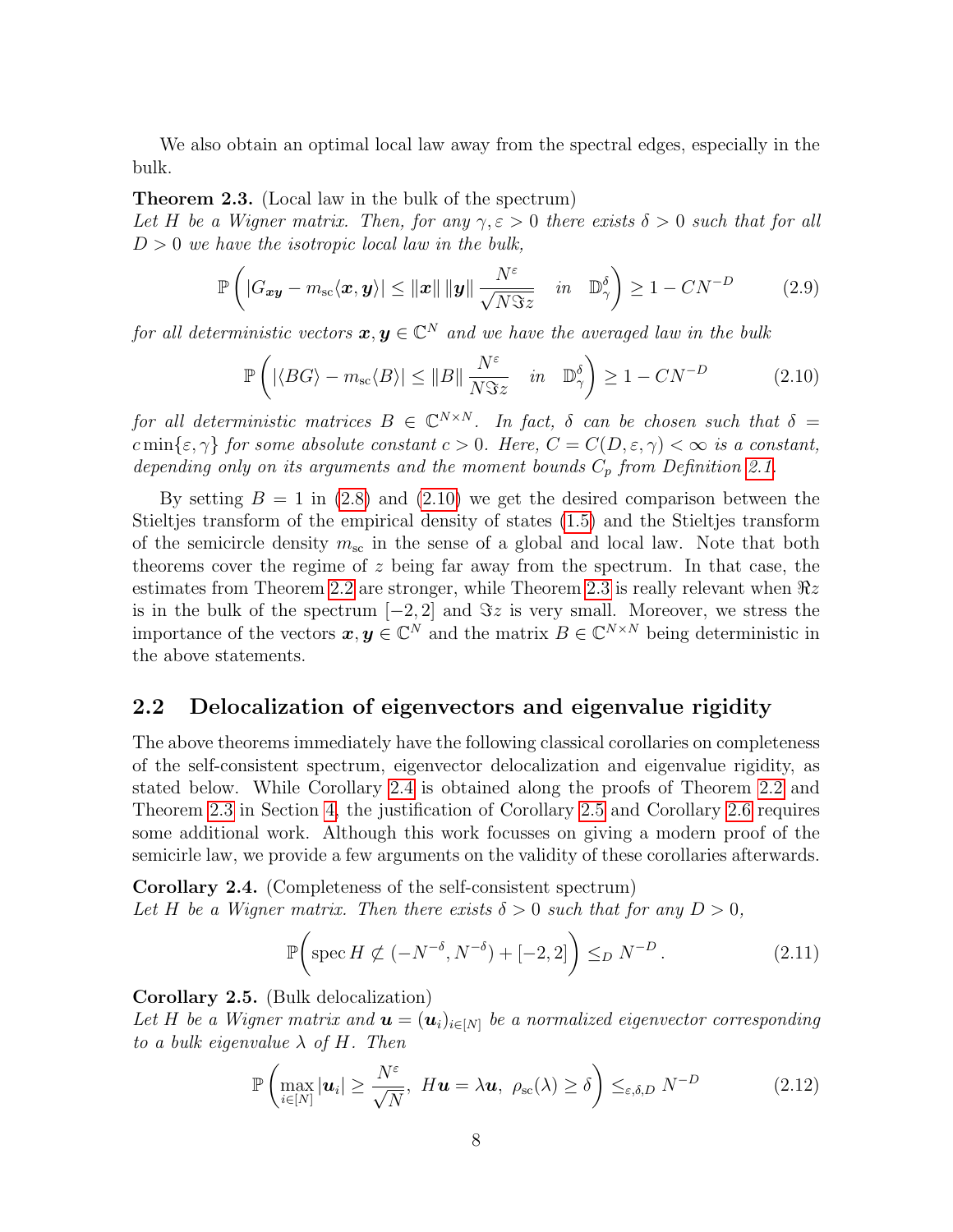for any  $\varepsilon, \delta, D > 0$ .

<span id="page-8-1"></span>Corollary 2.6. (Bulk rigidity)

Let H be a Wigner matrix with ordered eigenvalues  $\lambda_1 \leq ... \leq \lambda_N$  and denote the classical position of the eigenvalue close to energy  $E \in \mathbb{R}$  by

$$
k(E) := \left[ N \int_{-\infty}^{E} \rho_{\rm sc}(x) dx \right],
$$

where  $\lceil \cdot \rceil$  denotes the ceiling function. It then holds that

$$
\mathbb{P}\left(\sup\left\{|\lambda_{k(E)} - E| : E \in \mathbb{R}, \ \rho_{\rm sc}(E) \ge \delta\right\} \ge \frac{N^{\varepsilon}}{N}\right) \le_{\varepsilon, \delta, D} N^{-D} \tag{2.13}
$$

for any  $\varepsilon, \delta, D > 0$ 

## <span id="page-8-0"></span>3 Matrices with weak but long range correlation

So far we studied the case of Wigner matrices, where we are in the special situation that the matrix elements are independent and identically distributed up to the symmetry constraint (see Definition [2.1\)](#page-5-1). The proof given in Section [4](#page-12-0) follows the strategy outlined in the introduction, which was primary designed in such a way that one can also handle the case of random matrices with slow correlation decay [\[6\]](#page-27-4). Roughly speaking this means that the correlation between different matrix elements decays with their (natural) distance in a summable way. Here we are interested in the situation where the correlation between the matrix elements does not decay with the distance (i.e. long range correlation) but is weak in the sense that the correlation can be viewed as a perturbation of an uncorrelated matrix. More precisely, we consider the following class of examples.

<span id="page-8-3"></span>Definition 3.1. (Perturbed Wigner matrices)

Let  $\frac{1}{\sqrt{N}}W$  be a Wigner matrix and  $(\xi_i)_{i=1,\dots,k}$  be real random variables independent of W that satisfy

<span id="page-8-4"></span>
$$
\mathbb{P}(|\xi_i| > N^{\varepsilon}) \leq_{\varepsilon,D} N^{-D} \quad \text{and} \quad \mathbb{P}(|\xi_i| \in (0, N^{-\varepsilon})) \leq_{\varepsilon,D} N^{-D} \quad (3.1)
$$

for all  $i = 1, ..., k$  and  $\varepsilon, D > 0$ . Moreover, let  $(v_i)_{i=1,...,k}$  be a deterministic orthonormal system in  $\mathbb{C}^N$  and  $(r_i)_{i=0,\dots,k} \subset [0,1]$  with  $r_0 > 0$  such that  $\sum_{i=0}^k r_i = 1$  (we assume  $k \in \mathbb{N}$  and  $r_0 > 0$  being independent of N). Then we call

<span id="page-8-2"></span>
$$
H = \sqrt{r_0} \frac{1}{\sqrt{N}} W + \sum_{i=1}^{k} \sqrt{N r_i} \xi_i |v_i\rangle \langle v_i|
$$
 (3.2)

a (rank–k–)perturbed Wigner matrix and  $V := \text{span}(\boldsymbol{v}_1, ..., \boldsymbol{v}_k)$  the perturbed subspace with orthogonal projection  $P = \sum_{i=1}^{k} |\mathbf{v}_i\rangle \langle \mathbf{v}_i|$  and  $P^{\perp} := 1 - P$ . Note that  $H = \frac{1}{\sqrt{N}}W$ for  $r_0 = 1$ .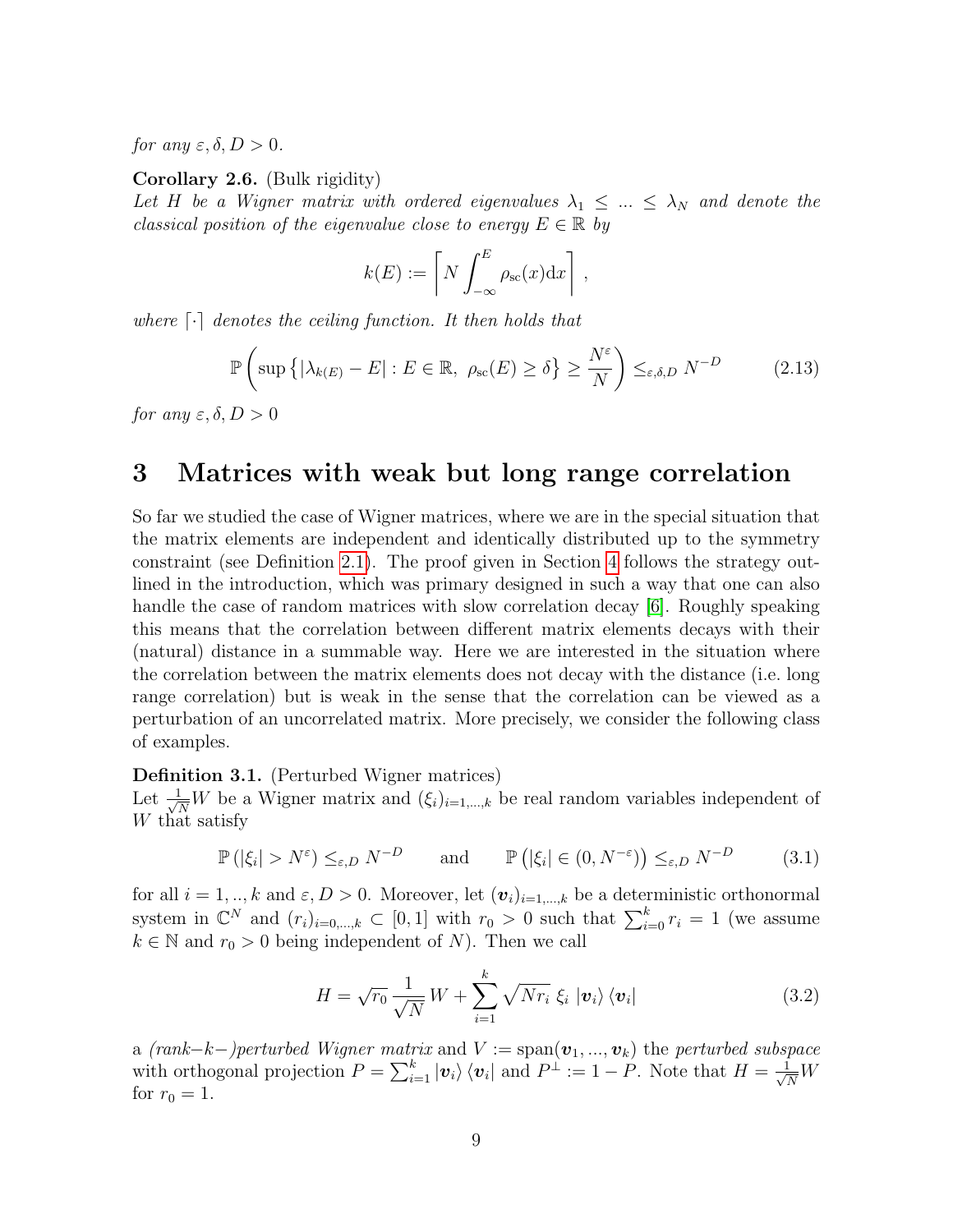This definition covers the special case of  $k = 1$ ,  $\mathbf{v}_1 = \mathbf{e} = N^{-1/2}(1, ..., 1)$ , for which

$$
H = (h_{ij})_{i,j=1}^N \text{ with } h_{ij} = \sqrt{1-r} N^{-1/2} w_{ij} + \sqrt{r} N^{-1/2} \xi, \text{ where } W = (w_{ij})_{i,j=1}^N,
$$

realizing the aimed correlation structure described above in the most elementary way. For a perturbed Wigner matrix we expect a small modification of the semicircle law for a perturbed wigher matrix we expect a small modification of the semicircle law<br>for spectral parameters z with  $\Re z \sim \sqrt{N}$  due to the scale separation by  $\sqrt{N}$  in the second summand in [\(3.2\)](#page-8-2). More precisely, by Weyl's inequality [\[13\]](#page-27-6) on eigenvalues of perturbed hermitian matrices, we expect  $k$  of the  $N$  eigenvalues to be "outliers" of the bulk spectrum of the Wigner matrix and fluctuating on the given scale. In [\[9\]](#page-27-7) Knowles and Yin (see also, e.g.,  $[3, 11]$  $[3, 11]$ ) showed that the (approximate) position of outliers in the spectrum of Wigner matrices deformed by *deterministic* finite rank deformations is the spectrum of wigner<br>given by  $\sqrt{N r_i \xi_i + \frac{1}{\sqrt{N}i}}$  $\frac{1}{N r_i \xi_i}$ , which is consistent with our expectation. It is thus natural to distinguish the *bulk*, *ambient*, *outlier*, and *exterior domain*, defined as

$$
\mathbb{D}_{\text{bulk}}^{\gamma,\delta,\nu} := \left\{ z \in \mathbb{H} : \Im z \ge N^{-1+\gamma}, \, \tilde{\rho}_{\text{sc}}(\Re z) + \text{dist}(\Re z, [-2\sqrt{r_0}, 2\sqrt{r_0}]) \ge N^{-\delta}, \, |z| \le N^{1/2-\nu} \right\},
$$
  
\n
$$
\mathbb{D}_{\text{amb}}^{\delta,\nu} := \left\{ z \in \mathbb{H} : \text{dist}(z, [-2\sqrt{r_0}, 2\sqrt{r_0}]) \ge N^{-\delta}, \, |z| \le N^{1/2-\nu} \right\},
$$
  
\n
$$
\mathbb{D}_{\text{out}}^{\nu} := \left\{ z \in \mathbb{H} : N^{1/2-\nu} \le |z| \le N^{1/2+\nu} \right\}
$$
  
\n
$$
\mathbb{D}_{\text{ext}}^{\nu} := \left\{ z \in \mathbb{H} : N^{1/2+\nu} \le |z| \le N^{C_0} \right\},
$$

respectively, for (small)  $\gamma$ ,  $\delta$ ,  $\nu > 0$ . Here  $C_0 \ge 100$  is some arbitrary fixed constant and  $\rho_{\rm sc}(x) = (2\pi r_0)^{-1} \sqrt{(4r_0 - x^2)_+}$  denotes the semicircle density with radius  $2\sqrt{r_0}$  and  $\tilde{m}_{\rm sc}$  its Stieltjes transform. In order to deal with a perturbed Wigner matrix, we will employ the following key formula on inverses of rank−1−perturbed matrices, which can be verified by direct computation.

<span id="page-9-0"></span>**Proposition 3.2.** (Perturbed resolvent) Let  $A \in \mathbb{C}^{N \times N}$  with  $\Im A < 0$  and  $v \in \mathbb{C}^{N}$ . Then

$$
\frac{1}{A+|\mathbf{v}\rangle\langle\mathbf{v}|}=\frac{1}{A}-\frac{1}{1+\langle\mathbf{v},\frac{1}{A}\mathbf{v}\rangle}\cdot\frac{1}{A}|\mathbf{v}\rangle\langle\mathbf{v}|\frac{1}{A}.
$$

Based on this identity and the local law from Theorem [2.2](#page-6-1) and Theorem [2.3,](#page-7-0) we obtain two local laws in isotropic and averaged sense covering the bulk, ambient and exterior domain combined (Theorem [3.3\)](#page-10-0), and the outlier domain (Theorem [3.5\)](#page-11-1). In these theorems we approximate the resolvent G by a "semi-deterministic" matrix  $M^{(\xi)}$ , which still carries the  $\xi_i$ -randomness in the perturbed subspace but has the W-randomness removed and is defined as

$$
M^{(\xi)} = \sum_{i=1}^{k} \frac{\tilde{m}_{\rm sc}}{1 + \sqrt{N r_i} \, \xi_i \, \tilde{m}_{\rm sc}} \left| \boldsymbol{v}_i \right\rangle \left\langle \boldsymbol{v}_i \right| + \tilde{m}_{\rm sc} P^{\perp} \,. \tag{3.3}
$$

In the spectral domains  $\mathbb{D}_{\text{bulk}}^{\gamma,\delta,\nu}$ ,  $\mathbb{D}_{\text{amb}}^{\delta,\nu}$  and  $\mathbb{D}_{\text{ext}}^{\nu}$ , the quality of the bound on the error compared with the results in Section [2](#page-5-0) is not affected. In  $\mathbb{D}^{\nu}_{\text{out}}$  the situation is different due to the existence of outlier eigenvalues in this domain. The proofs of the statements below are all given in Section [4.](#page-12-0)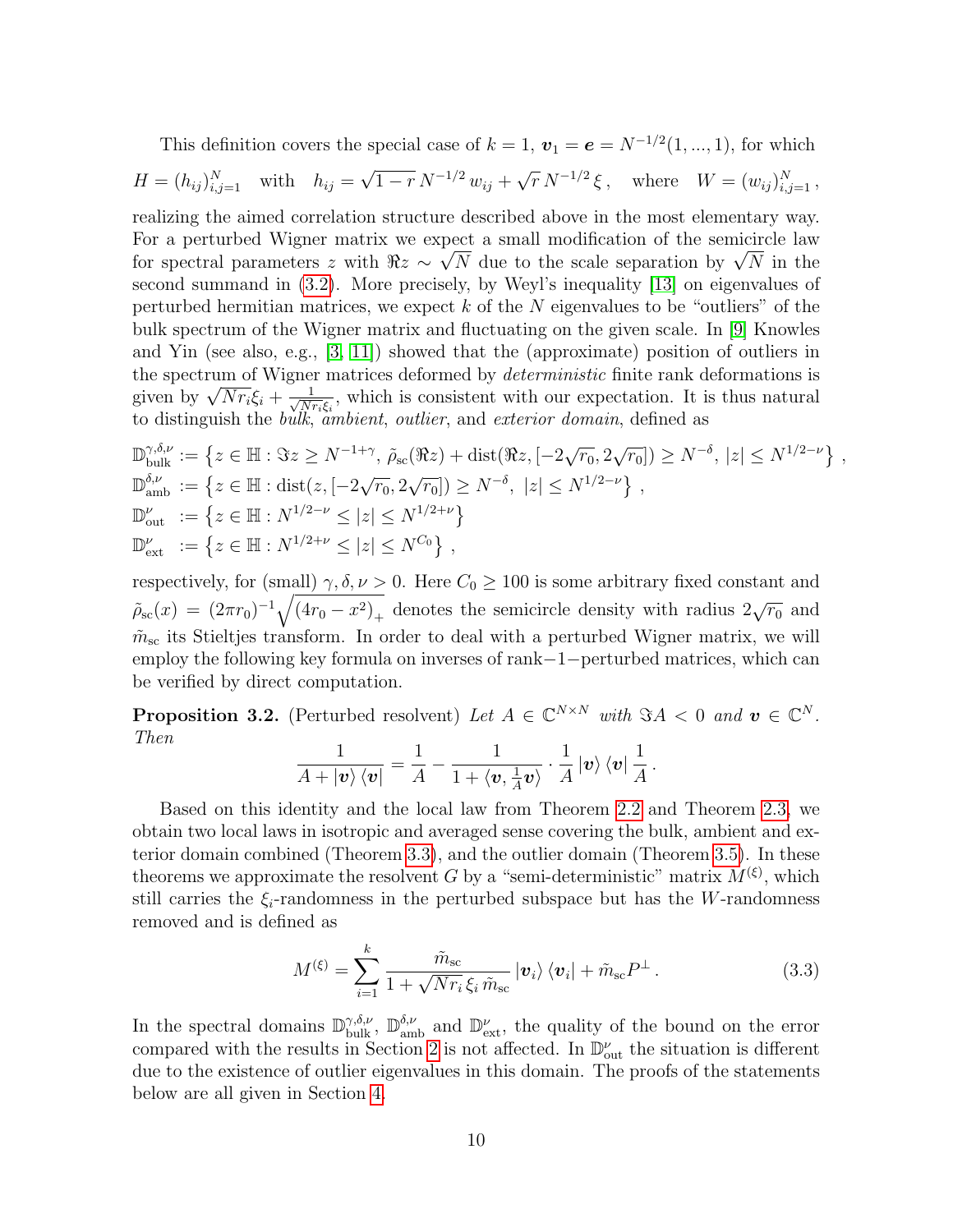### 3.1 Local law away from the outliers

As in Section [2,](#page-5-0) the local laws estimate the difference between G and its approximation in high probability sense. Note that this probability  $\mathbb P$  used below is the probability for the full randomness, i.e. both W and  $\xi$ .

<span id="page-10-0"></span>Theorem 3.3. (Local law in the bulk, ambient and exterior domain)

(a) Let H be a perturbed Wigner matrix. Then, for any  $\varepsilon, \gamma > 0$  there exists  $\delta > 0$ such that for all  $D, \nu > 0$  we have the isotropic law in the bulk domain

<span id="page-10-3"></span>
$$
\mathbb{P}\left(\left|\langle\boldsymbol{x},(G-M^{(\xi)})\boldsymbol{y}\rangle\right|\leq\|\boldsymbol{x}\|\|\boldsymbol{y}\|\frac{N^{\varepsilon}}{\sqrt{N\Im z}}\quad in\quad\mathbb{D}_{\text{bulk}}^{\gamma,\delta,\nu}\right)\geq 1-CN^{-D}\qquad(3.4)
$$

for all deterministic vectors  $\boldsymbol{x},\boldsymbol{y}\in\mathbb{C}^N$  and we have the averaged law in the bulk domain

<span id="page-10-1"></span>
$$
\mathbb{P}\left(\left|\langle B(G - M^{(\xi)})\rangle\right| \le ||B|| \frac{N^{\varepsilon}}{N\Im z} \quad in \quad \mathbb{D}_{\text{bulk}}^{\gamma,\delta,\nu}\right) \ge 1 - CN^{-D} \tag{3.5}
$$

for all deterministic matrices  $B \in \mathbb{C}^{N \times N}$ . In fact,  $\delta$  can be chosen as  $\delta =$  $c \min(\varepsilon, \gamma)$  for some absolute constant  $c > 0$  and  $C = C(D, \varepsilon, \gamma, \nu)$  is some constant depending only on its arguments and the bounds on the moments from Definition [2.1](#page-5-1) and Definition [3.1.](#page-8-3)

(b) Let H be a perturbed Wigner matrix. Then, for any  $\varepsilon > 0$  there exists  $\delta > 0$  such that for all  $D, \nu > 0$  we have the isotropic law in the ambient domain

<span id="page-10-4"></span>
$$
\mathbb{P}\left(\left|\langle\boldsymbol{x},(G-M^{(\xi)})\boldsymbol{y}\rangle\right|\leq\|\boldsymbol{x}\|\|\boldsymbol{y}\|\frac{N^{\varepsilon}}{\sqrt{N}\langle z\rangle^{2}}\quad in\quad \mathbb{D}_{\text{amb}}^{\delta,\nu}\right)\geq 1-CN^{-D}\qquad(3.6)
$$

for all deterministic vectors  $\boldsymbol{x},\boldsymbol{y}\,\in\,\mathbb{C}^N$  and we have the averaged law in the ambient domain

<span id="page-10-2"></span>
$$
\mathbb{P}\left(\left|\langle B(G - M^{(\xi)})\rangle\right| \le ||B|| \frac{N^{\varepsilon}}{N\langle z \rangle^{2}} \quad in \quad \mathbb{D}_{\text{amb}}^{\delta,\nu}\right) \ge 1 - CN^{-D} \tag{3.7}
$$

for all deterministic matrices  $B \in \mathbb{C}^{N \times N}$ . In fact,  $\delta$  can be chosen as  $\delta = c\varepsilon$ for some absolute constant  $c > 0$  and  $C = C(D, \varepsilon, \nu)$  is some constant depending only on its arguments and the bounds on the moments from Definition [2.1](#page-5-1) and Definition [3.1.](#page-8-3)

(c) Let H be a perturbed Wigner matrix. Then, for any  $D, \varepsilon, \nu > 0$  we have the isotropic law in the exterior domain

<span id="page-10-5"></span>
$$
\mathbb{P}\left(\left|\langle\boldsymbol{x},(G-M^{(\xi)})\boldsymbol{y}\rangle\right|\leq\|\boldsymbol{x}\|\|\boldsymbol{y}\|\frac{N^{\varepsilon}}{\sqrt{N}\langle z\rangle^{2}}\quad in\quad\mathbb{D}_{\text{ext}}^{\nu}\right)\geq1-CN^{-D}\qquad(3.8)
$$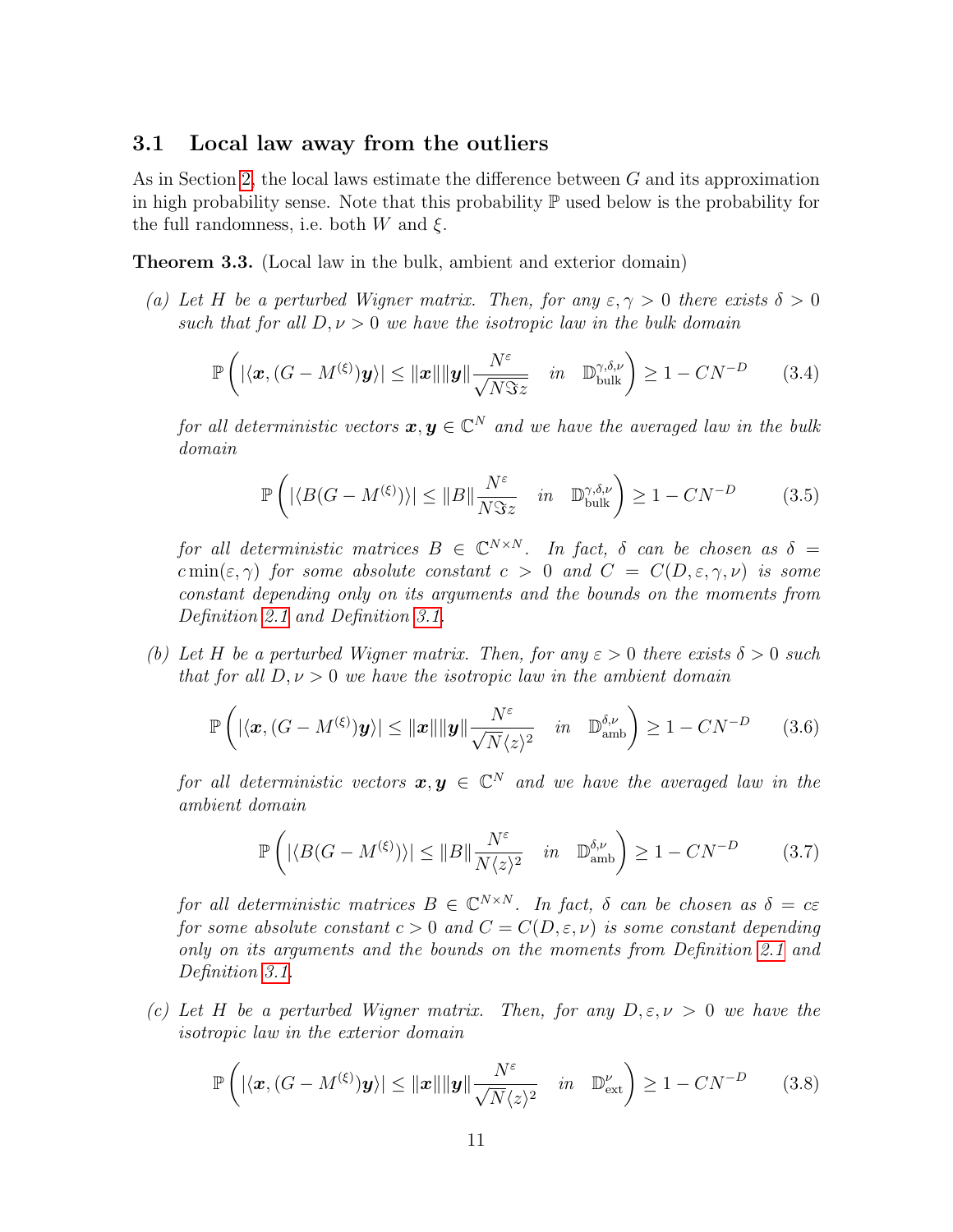for all deterministic vectors  $\boldsymbol{x},\boldsymbol{y}\,\in\,\mathbb{C}^N$  and we have the averaged law in the exterior domain

<span id="page-11-2"></span>
$$
\mathbb{P}\left(\left|\langle B(G - M^{(\xi)})\rangle\right| \le ||B|| \frac{N^{\varepsilon}}{N\langle z \rangle^{2}} \quad in \quad \mathbb{D}_{\text{ext}}^{\nu}\right) \ge 1 - CN^{-D} \tag{3.9}
$$

for all deterministic matrices  $B \in \mathbb{C}^{N \times N}$ . In fact,  $\delta$  can be chosen as  $\delta = c\varepsilon$ for some absolute constant  $c > 0$  and  $C = C(D, \varepsilon, \nu)$  is some constant depending only on its arguments and the bounds on the moments from Definition [2.1](#page-5-1) and Definition [3.1.](#page-8-3)

The following corollary compares the resolvent  $G$  to the full deterministic matrix  $M = \tilde{m}_{\rm sc}$  that also has the  $\xi$ -randomness removed. Its proof will be a simple application of Theorem [3.3](#page-10-0) in combination with a suitable estimate on the difference  $M - M^{(\xi)}$ .

<span id="page-11-0"></span>Corollary 3.4. (Full deterministic averaged law)

The averaged laws in  $(3.5)$ ,  $(3.7)$  and  $(3.9)$  from Theorem [3.3](#page-10-0) remain valid in the same form if we replace  $M^{(\xi)}$  by  $M = \tilde{m}_{\rm sc}$  up to an additional factor of  $\langle z \rangle$  in the error bound of [\(3.7\)](#page-10-2) and [\(3.9\)](#page-11-2) whenever  $PBP \neq 0$ .

### 3.2 Local law in the outlier domain

In the outlier domain we restrict to a rank−1−perturbed Wigner matrix. The general case could be handled similarly as in the proof of Theorem [3.3,](#page-10-0) but the error bound would be considerably complicated (see Remark [4.6\)](#page-25-0).

#### <span id="page-11-1"></span>Theorem 3.5. (Local law in the outlier domain)

Let H be a random rank−1−perturbed Wigner matrix and define the semi-deterministic control parameter

<span id="page-11-4"></span>
$$
\Theta(z) := \left| \frac{\sqrt{Nr}\xi \tilde{m}_{\rm sc}(z)}{1 + \sqrt{Nr}\xi \tilde{m}_{\rm sc}(z)} \right|.
$$
\n(3.10)

Moreover, let  $\boldsymbol{x}, \boldsymbol{y} \in \mathbb{C}^N$  be deterministic vectors and  $B \in \mathbb{C}^{N \times N}$  a deterministic matrix with  $\|\mathbf{x}\|$ ,  $\|\mathbf{y}\|$ ,  $\|B\| \leq 1$ . Then, for any  $\varepsilon > 0$  there exists  $\nu > 0$  such that for all  $D > 0$ we have the isotropic law in the outlier domain

$$
\mathbb{P}\left(\left|\langle\boldsymbol{x},(G-M^{(\xi)})\boldsymbol{y}\rangle\right|\leq \frac{N^{\varepsilon}}{N^{3/2}}\left(1+\frac{\Theta}{N}+\left(\|P\boldsymbol{x}\|+\|P\boldsymbol{y}\|\right)\Theta\right) \quad in \quad \mathbb{D}_{\text{out}}^{\nu}\right)\geq 1-CN^{-D}
$$
\n(3.11)

and the averaged law in the outlier domain

<span id="page-11-3"></span>
$$
\mathbb{P}\left(\left|\langle B(G - M^{(\xi)})\rangle\right| \le \frac{N^{\varepsilon}}{N^2} \left(1 + \frac{\Theta}{\sqrt{N}} + \left(\|PB\| + \|BP\|\right)\Theta\right) \quad in \quad \mathbb{D}_{\text{out}}^{\nu}\right) \ge 1 - CN^{-D}
$$
\n(3.12)

for all deterministic matrices. In fact,  $\nu$  can be chosen as  $\nu = c \epsilon$  for some absolute constant  $c > 0$  and  $C = C(D, \varepsilon)$  is some constant depending only on its arguments and the bounds on the moments from Definition [2.1](#page-5-1) and Definition [3.1.](#page-8-3)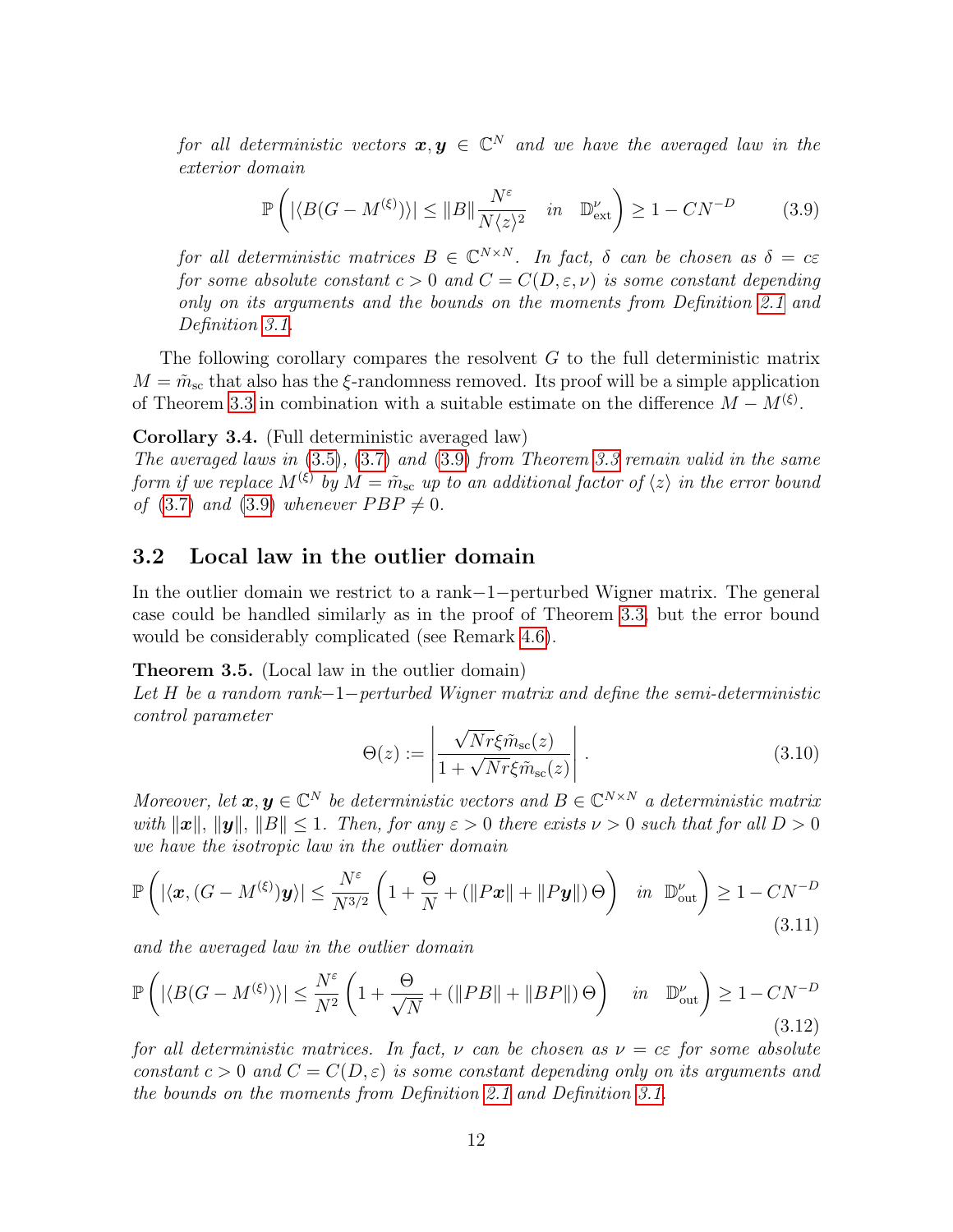Note that while typically  $\Theta(z)$  is of order 1, in the vicinity of  $z \sim$ √  $Nr\xi$  it is of Note that while typically  $\Theta(z)$  is of order 1, in the vicinity of  $z \sim \sqrt{N}r\zeta$  it is of order  $\sqrt{N}/\eta$ . Now, similarly to the other three domains above, the following corollary compares the resolvent G to the full deterministic matrix  $M = \tilde{m}_{sc}$  that also has the  $\xi$ -randomness removed. Its proof will be a simple application of Theorem [3.5](#page-11-1) in combination with a suitable estimate on the difference  $M - M^{(\xi)}$ .

<span id="page-12-2"></span>Corollary 3.6. (Deterministic averaged law)

If we replace  $M^{(\xi)}$  with  $M = \tilde{m}_{\rm sc}$  in [\(3.12\)](#page-11-3) the statement remains true but the bound reads

$$
\mathbb{P}\left(\left|\langle B(G-M)\rangle\right|\leq \frac{N^{\varepsilon}}{N^{2}}\left(1+\frac{\Theta}{\sqrt{N}}+\left(\|PB\|+\|BP\|\right)\Theta+\|PBP\|\sqrt{N}\Theta\right) \quad in \quad \mathbb{D}_{\text{out}}^{\nu}\right) \geq 1-CN^{-D}.
$$
\n(3.13)

## <span id="page-12-0"></span>4 Proofs

## 4.1 Local semicircle law for Wigner matrices

As described in the introduction, we will prove the local semicircle law in three steps. In the first step, we establish a high-moment bound on the error matrix  $D$  defined in [\(1.7\)](#page-3-1). In the second step, we show that the MDE  $(1.2)$  resp. its scalar variant for Wigner matrices [\(2.2\)](#page-6-3) is stable against small additive perturbations such as the error matrix D. In the last step, we combine the previous results in a bootstrapping procedure in order to conclude the smallness of  $G - M$ , i.e. the local law, on the optimal scale.

While we carry out the proof only for  $H$  being a real symmetric Wigner matrix, we will see that the only neccessary modification concerns the cumulant expansion used in Proposition [4.1,](#page-12-1) where we simply consider real and imaginary part separately to reduce it to the real case.

#### 4.1.1 High moment bounds on the error

In this section we sketch the proof of an isotropic and averaged bound on the error matrix D defined in  $(1.7)$ , in the form of high-moment estimates using a (multivariate) cumulant expansion. To formalize the bounds, we define high-moment norms for random variables  $X$  and random matrices  $A$  by

$$
||X||_p = \left(\mathbb{E}|X|^p\right)^{1/p}, \qquad ||A||_p = \sup_{||\boldsymbol{x}||, ||\boldsymbol{y}|| \le 1} ||\langle \boldsymbol{x}, A\boldsymbol{y} \rangle||_p = \left[\sup_{||\boldsymbol{x}||, ||\boldsymbol{y}|| \le 1} \mathbb{E}|\langle \boldsymbol{x}, A\boldsymbol{y} \rangle|^p\right]^{1/p},
$$

where the supremum is taken over deterministic vectors  $x, y$ .

<span id="page-12-1"></span>Proposition 4.1. (Bound on the error matrix, Theorem 4.1 in [\[6\]](#page-27-4)) Let H be a Wigner matrix. Then there exists a constant  $C_*$  such that for any  $p \geq 1$ ,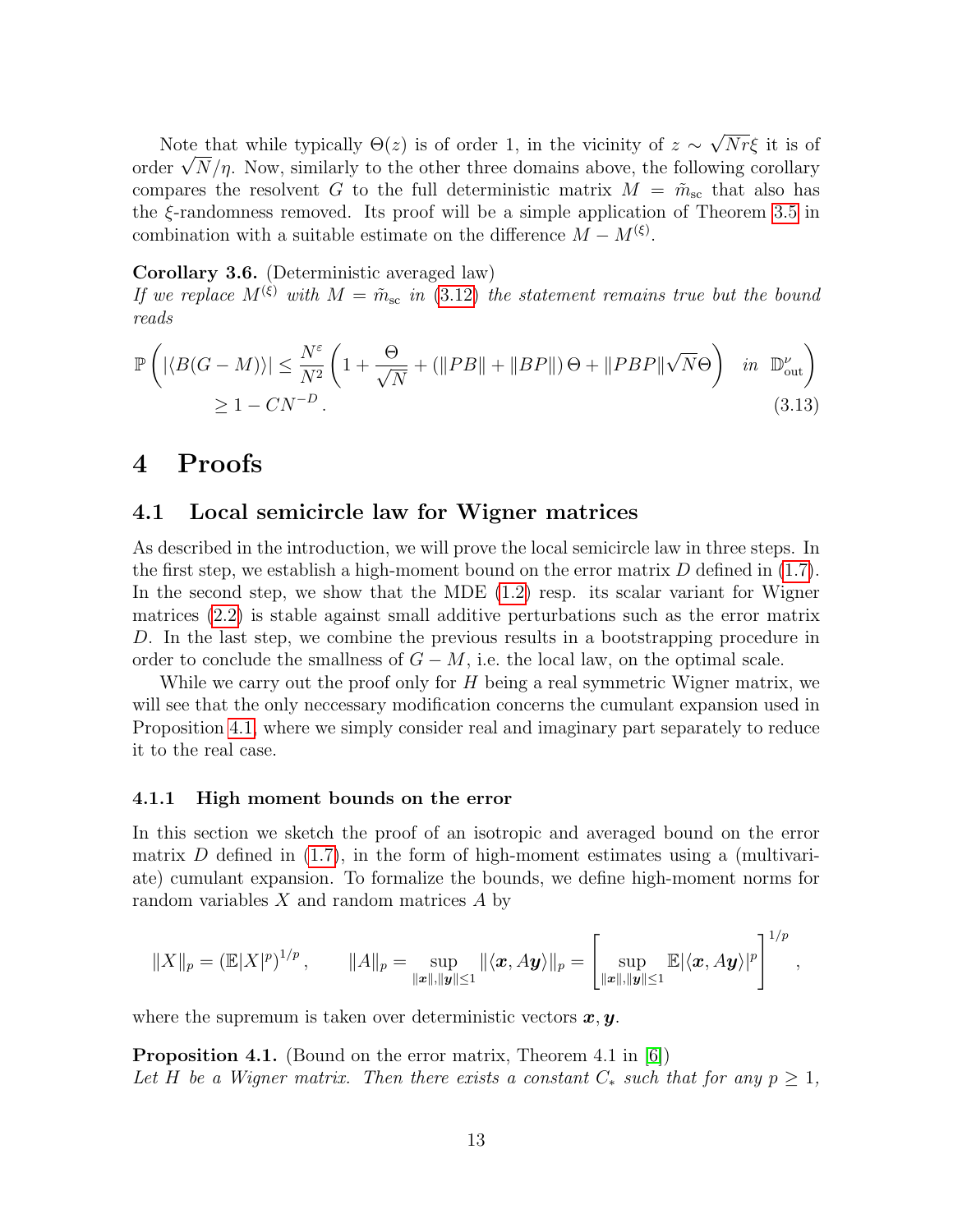$\varepsilon > 0, z \in \mathbb{H}$  with  $\Im z \ge N^{-1}, B \in \mathbb{C}^{N \times N}$  and  $\boldsymbol{x}, \boldsymbol{y} \in \mathbb{C}^{N}$  such that

<span id="page-13-2"></span>
$$
\frac{\|\langle \boldsymbol{x}, D\boldsymbol{y} \rangle\|_{p}}{\|\boldsymbol{x}\| \|\boldsymbol{y}\|} \leq_{\varepsilon, p} N^{\varepsilon} \sqrt{\frac{\|\Im G\|_{q}}{N \Im z}} \left(1 + \|G\|_{q}\right)^{C_{*}} \left(1 + \frac{\|G\|_{q}}{N}\right)^{C_{*} p} \tag{4.1a}
$$

<span id="page-13-1"></span>
$$
\frac{\|\langle BD\rangle\|_p}{\|B\|} \leq_{\varepsilon,p} N^{\varepsilon} \langle z \rangle \frac{\|S G\|_q}{N S z} \left(1 + \|G\|_q\right)^{C_*} \left(1 + \frac{\|G\|_q}{N}\right)^{C_* p} \tag{4.1b}
$$

where  $q = C_* p^4 / \varepsilon$ ,  $R = 2p$ .

The main tool for proving these bounds is an "integration by parts" formula [\(4.3\)](#page-13-0) for the expectation, called cumulant expansion. Moreover, by naively counting the number of summations emerging by expanding the quantities on the left hand side of [\(4.1\)](#page-13-1), one would not obtain the bound given above. In fact, the main gain comes from the key formula about resolvents of hermitian matrices

<span id="page-13-3"></span>
$$
GG^* = \frac{\Im G}{\Im z} \quad \text{or alternatively} \quad \sum_j |G_{ij}|^2 = \frac{\Im G_{ii}}{\Im z}, \tag{4.2}
$$

called the *Ward identity*, which directly follows from the spectral theorem and the first resolvent identity. Note, that in the second formulation a sum of order N is reduced to a  $1/\Im z$  factor, so we effectively gain a factor of  $1/(N\Im z)$  over naively counting the number of summations.

Sketch of the proof: In the following, we will iteratively use the expansion

<span id="page-13-0"></span>
$$
\mathbb{E}w_{ij}f(W) = \sum_{k=1}^{R} \sum_{\alpha \in \{ij, ji\}^k} \frac{\kappa(ij, \alpha)}{k!} \mathbb{E} \partial_{\alpha}f(W) + \Omega_R
$$
 (4.3)

with an explicit error term  $\Omega_R$  (see Proposition 3.2 from [\[6\]](#page-27-4)). Here for a k-tuple of labels  $\boldsymbol{\alpha} = (\alpha_1, ..., \alpha_k)$  we use the short-hand notation  $\kappa(ij, (\alpha_1, ..., \alpha_k)) = \kappa(w_{ij}, w_{\alpha_1}, ..., w_{\alpha_k})$ for the join cumulant of  $w_{ij}, w_{\alpha_1}, ..., w_{\alpha_k}$  and set  $\partial_{\alpha} = \partial_{w_{\alpha_1}} ... \partial_{w_{\alpha_k}}$ ,  $\partial_{ij} = \partial_{w_{ij}}$ . A complex variant of [\(4.3\)](#page-13-0) required for the complex hermitian case has a similar form. For simplicity, we now assume that  $p = 2$  and H has Gaussian entries, which makes all terms in [\(4.3\)](#page-13-0) with  $k \geq 2$  vanish. After performing the expansion in this setting, we will argue how to deal with the general case.

We begin with the proof of the isotropic bound [\(4.1a\)](#page-13-2) in this simplified case. By application of [\(4.3\)](#page-13-0) we have

$$
\mathbb{E}|D_{xy}|^2 = \mathbb{E}\langle x, Dy\rangle\langle y, D^*x\rangle
$$
  
=  $N^{-1}\sum_{\substack{a,b,c\\i,j,k}} \bar{x}_a y_c \bar{y}_i x_k \kappa(ab,ij)\mathbb{E}\left[G_{bc}G_{jk}^*\right]$   
+  $N^{-2}\sum_{\substack{a,b,c\\i,j,k}} \bar{x}_a y_c \bar{y}_i x_k \sum_{\alpha,\beta} \kappa(ab,\alpha)\kappa(ij,\beta)\mathbb{E}\left[\left(G\Delta^{\beta}G\right)_{ab}\left(G^*\Delta^{\alpha}G^*\right)_{ij}\right].$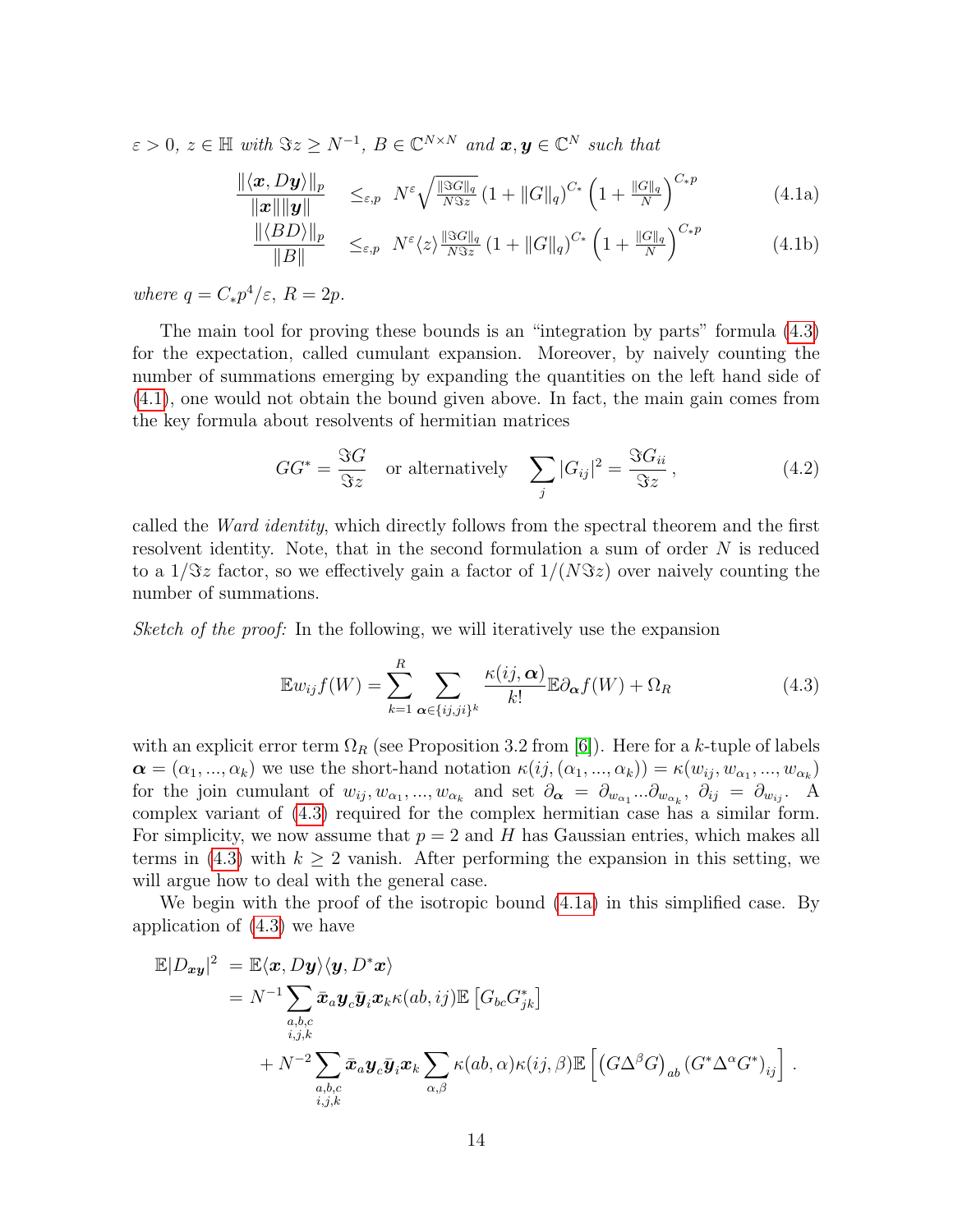Here,  $\Delta^{\alpha}$  is the matrix with a one at lable  $\alpha$  and zero everywhere else. The crucial point in the above calculation lies in the effect of the term  $S[G]G$  in the definition of D in  $(1.7)$  which acts as the self-energy renormalization of HG in such that a way that it cancels a term of order 1 emerging from the cumulant expansion.

Now, we use the correlation structure  $\kappa(ab, cd) = \delta_{ac}\delta_{bd} + \delta_{ad}\delta_{bc}$  of a real symmetric Wigner matrix to reduce the number of summations in both terms. With the aid of the Ward-identity [\(4.2\)](#page-13-3) and multiple applications of the Schwartz inequality we conclude that

$$
\mathbb{E}|D_{xy}|^2 \leq C||x||^2||y||^2 \frac{\|\Im G\|_2}{N\Im z} (1+||G||_2)^2,
$$

where  $C > 0$  is some constant depending only on the (easy) combinatorics.

Now, we turn the proof of [\(4.1b\)](#page-13-2) in the simplified case. Siumilarly, by application of [\(4.3\)](#page-13-0), the Ward identity and the Schwartz inequality we obtain the bound

$$
\mathbb{E} |\langle BD \rangle|^2 \leq ||B||^2 \frac{||\Im G||_2^2}{(N \Im z)^2} (1 + ||G||_2)^2.
$$

For the general case, we write

$$
\mathbb{E}|D_{xy}|^{2p} = \mathbb{E}\left(N^{-1/2}WG + \mathcal{S}[G]G\right)_{xy}D_{xy}^{p-1}\overline{D}_{xy}^p
$$

and likewise for  $\mathbb{E} |\langle BD \rangle|^{2p}$ , and use [\(4.3\)](#page-13-0) in the first factor of W, considering everything else as a function f. Like in the above calculations,  $S[G]G$  cancels the second order cumulant and the effect of higher order cumulants will be small as the cumulant of order k is  $N^{-\frac{k+1}{2}}$ . However, the derivatives also act on the factors  $D^{p-1}$  and  $\bar{D}^p$  and many cumulants have to be tracked. In our case of Wigner matrices and using their simple corellation structure, we could proceed, e.g., by induction. However, by doing the proof carefully [\[6\]](#page-27-4), one arrives at the bounds given in [\(4.1\)](#page-13-1).  $\Box$ 

#### 4.1.2 Stability of the MDE

In this section, we prove the stability of the MDE for the simple correlation structure of Wigner matrices. Note, that the self-energy operator acts in the real symmetric case as

$$
\mathcal{S}[G] = \langle G \rangle + \frac{1}{N} (G - \text{diag}(G_{11}, ..., G_{NN}))^T =: \langle G \rangle + N^{-1} \tilde{G}.
$$
 (4.4)

For fixed  $z \in \mathbb{H}$  define the map

$$
\mathcal{J}_z[G, D] := 1 + (z + \langle G \rangle)G - D
$$

on arbitrary matrices G and D. From the definition of  $D(z)$  in [\(1.7\)](#page-3-1) and the solution  $M(z) = m(z)I = m_{\rm sc}(z)I$  of the MDE [\(2.2\)](#page-6-3) it follows that  $\mathcal{J}_z[M(z), 0] = 0$  and  $\mathcal{J}_z[G(z),D(z)-N^{-1}\tilde{G}(z)]=0.$  Throughout the proof we will fix z and omit it from the notation, i.e.  $\mathcal{J} = \mathcal{J}_z$ . We will consider G as a function  $G(D)$  for arbitrary error matrix D satisfying  $\mathcal{J}[G(D), D] = 0$ . Via the implicit function theorem, this relation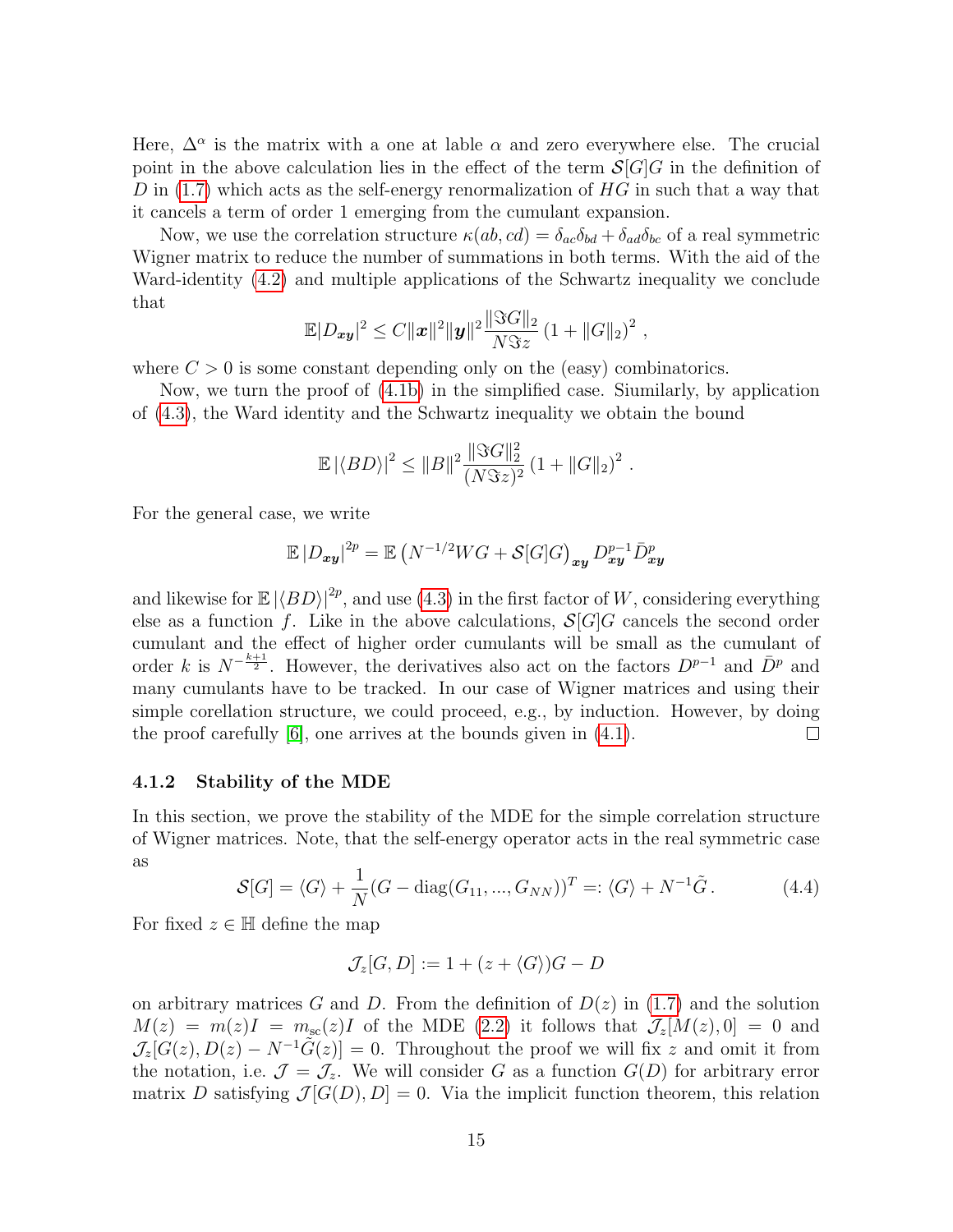defines a unique function  $G(D)$  for sufficiently small D and  $G(D)$  will be analytic as long as  $\mathcal J$  is stable. The stability will be formulated in a slightly modified maximum norm accounting that the smallness of  $D$  can only be established in isotropic sense, i.e. in the sense of high-moment bounds on its quadratic form  $D_{xy}$  for deterministic vectors  $x, y$ . To define this special norm, we fix vectors  $\bm{x}, \bm{y}$ , define  $I := \{ \bm{x}, \bm{y} \} \cup \{ \bm{e}_i \mid i \in [N] \}$  and set

$$
||G||_* := ||G||_*^{\boldsymbol{x},\boldsymbol{y}} := \max_{\boldsymbol{u},\boldsymbol{v}\in I} \frac{|G_{\boldsymbol{uv}}|}{||\boldsymbol{u}|| ||\boldsymbol{v}||}.
$$

<span id="page-15-0"></span>Proposition 4.2. (Stability of the MDE, Theorem 5.2 in [\[6\]](#page-27-4)) Let  $x, y \in \mathbb{C}^N$  and denote the ball of radius  $\delta > 0$  around M in  $(\mathbb{C}^{N \times N}, \|\cdot\|_*^{x,y})$  by  $B_\delta(M)$ . Then for

$$
\varepsilon_1 := \frac{\left(1 + \|M\|^2 + \|M\|^4 \|(1 - m_{\rm sc}^2 \langle \cdot \rangle)^{-1} \|_{\rm hs \to hs}\right)^{-2}}{10\|M\|^2}, \qquad \varepsilon_2 := \sqrt{\frac{\varepsilon_1}{10}}
$$

there exists a unique function  $G : B_{\varepsilon_1}(0) \to B_{\varepsilon_2}(M)$  with  $G(0) = M = m_{\rm sc}I$  that satisfies  $\mathcal{J}[G(D), D] = 0$ . Moreover, the function G is analytic and satisfies

<span id="page-15-5"></span>
$$
||G(D_1) - G(D_2)||_* \le C ||(1 - m_{\rm sc}^2 \langle \cdot \rangle)^{-1}||_{* \to *} ||M|| ||D_1 - D_2||_* \tag{4.5}
$$

for any  $D_1, D_2 \in B_{\varepsilon_1}(0)$ .

*Proof.* As a first step, we rewrite the equation  $\mathcal{J}[G, D] = 0$  in the form  $\tilde{\mathcal{J}}[V, D] = 0$ where

$$
\tilde{\mathcal{J}}[V,D] := \left(1 - m_{\rm sc}^2 \langle \cdot \rangle\right) V - M \langle V \rangle V + MD, \qquad V := G - M
$$

and for arbitrary  $V$  and  $D$  we claim the bounds

$$
||M\langle V\rangle V||_* \le ||M|| \, ||V||_*^2 \tag{4.6}
$$

<span id="page-15-4"></span><span id="page-15-3"></span><span id="page-15-2"></span><span id="page-15-1"></span>
$$
||MD||_* \le ||M|| \, ||D||_* \tag{4.7}
$$

$$
\left\| \left(1 - m_{\rm sc}^2 \langle \cdot \rangle \right)^{-1} \right\|_{\rm \ast \to \ast} \le 1 + \|M\|^2 + \|M\|^4 \left\| \left(1 - m_{\rm sc}^2 \langle \cdot \rangle \right)^{-1} \right\|_{\rm \scriptscriptstyle hs \to \rm \scriptscriptstyle hs} . \tag{4.8}
$$

For [\(4.6\)](#page-15-1) and [\(4.7\)](#page-15-2), note that M and  $\langle V \rangle$  are diagonal matrices and that  $\| \langle V \rangle \| \leq \| V \|_*$ . For [\(4.8\)](#page-15-3) we use a three term geometric expansion to obtain

$$
\begin{split}\n\left\| \left(1 - m_{\rm sc}^2 \langle \cdot \rangle \right)^{-1} \right\|_{\ast \to \ast} \\
&\leq 1 + \left\| m_{\rm sc}^2 \langle \cdot \rangle \right\|_{\ast \to \ast} + \left\| m_{\rm sc}^2 \langle \cdot \rangle \right\|_{\ast \to \mathrm{hs}} \left\| \left(1 - m_{\rm sc}^2 \langle \cdot \rangle \right)^{-1} \right\|_{\mathrm{hs}\to \mathrm{hs}} \left\| m_{\rm sc}^2 \langle \cdot \rangle \right\|_{\mathrm{hs}\to \ast} \\
&\leq 1 + \left\| M \right\|^2 \left\| \langle \cdot \rangle \right\|_{\mathrm{max}\to \parallel \cdot \parallel} + \left\| M \right\|^4 \left\| \langle \cdot \rangle \right\|_{\mathrm{max}\to \parallel \cdot \parallel} \left\| \left(1 - m_{\rm sc}^2 \langle \cdot \rangle \right)^{-1} \right\|_{\mathrm{hs}\to \mathrm{hs}} \left\| \langle \cdot \rangle \right\|_{\mathrm{hs}\to \parallel \cdot \parallel} \n\end{split} \tag{4.9}
$$

and it remains to bound  $\langle \cdot \rangle_{\|_{\text{ms}\to\| \cdot \|}}$  and  $\langle \cdot \rangle_{\|_{\text{max}\to\| \cdot \|}}$ . Therefore, we estimate

$$
\|\langle B \rangle\| = |\langle B \rangle| \le \frac{1}{N} \sum_{i} |B_{ii}|
$$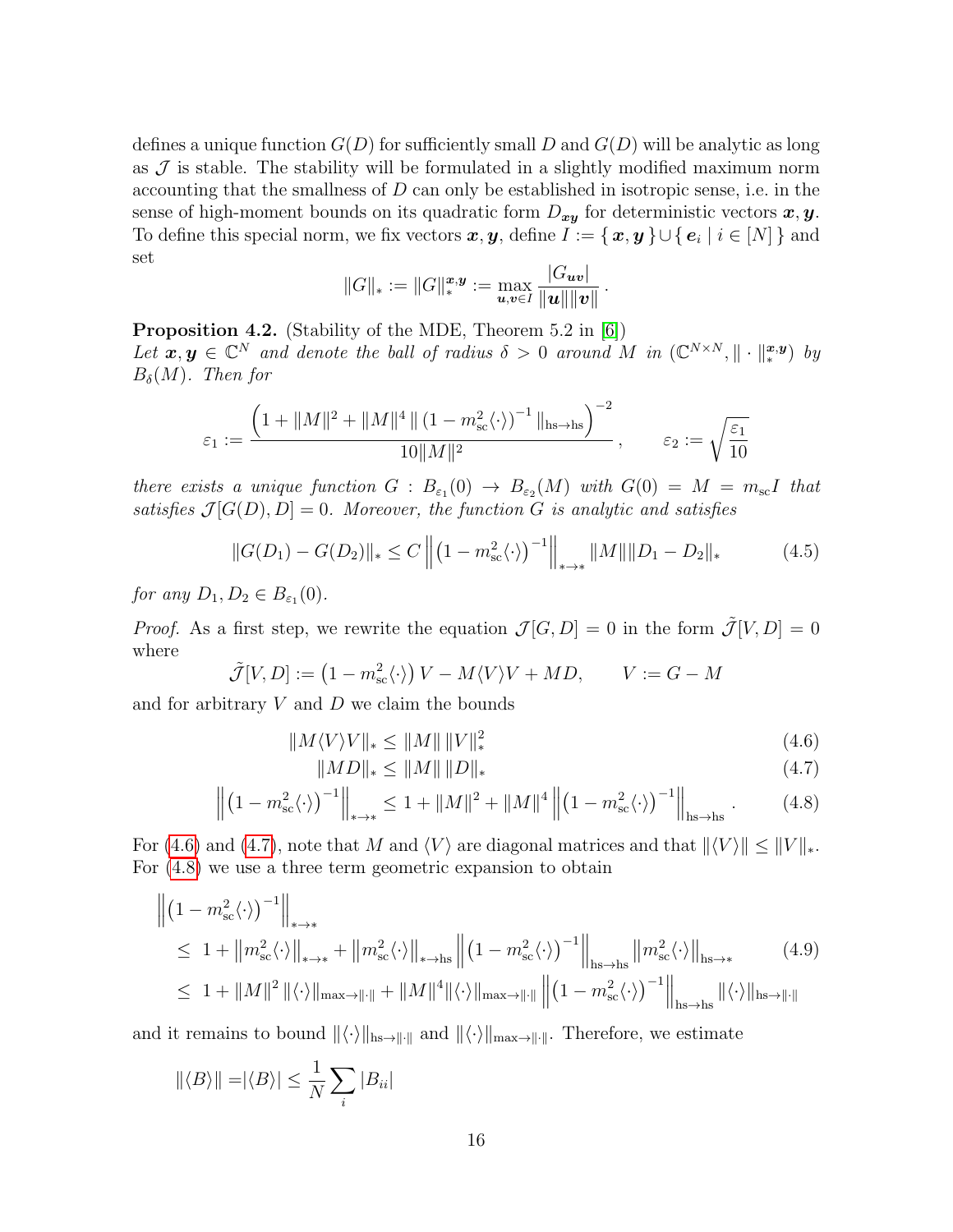$$
\leq \min \left( \left( N^{-1} \sum_{i} |B_{ii}|^2 \right)^{1/2}, \max_{i \in [N]} |B_{ii}| \right) \leq \min \left( ||B||_{\text{hs}}, ||B||_{\text{max}} \right),
$$

such that  $\max\left( \|\langle \cdot \rangle\|_{\text{hs}\to\|\cdot\|}, \|\langle \cdot \rangle\|_{\text{max}\to\|\cdot\|} \right) \leq 1$  and thus [\(4.8\)](#page-15-3) follows in combination with [\(4.9\)](#page-15-4). Now the statement [\(4.5\)](#page-15-5) follows by a simple application of the implicit function theorem as formulated in Lemma [A.1](#page-26-3) applied to the equation  $\tilde{\mathcal{J}}[G - M, D]$  written in the form

<span id="page-16-2"></span>
$$
(1 - m_{\rm sc}^2 \langle \cdot \rangle) V - M \langle V \rangle V = - M D
$$

with  $A = 1 - m_{sc}^2 \langle \cdot \rangle$ ,  $B = M$  and  $d = D$  in the notation from Lemma [A.1.](#page-26-3)  $\Box$ 

This general stability result will be used in the following form

<span id="page-16-1"></span>
$$
||G - M||_* \leq_{\varepsilon} N^{\varepsilon} \langle z \rangle^{-1} \left( ||D||_* + \frac{1}{N\eta} \right) \quad \text{in} \quad \mathbb{D}_{\text{out}}^{\delta} \quad \text{and} \quad \mathbb{D}_0^{\delta} \tag{4.10}
$$

for some  $\delta = \delta(\varepsilon) > 0$  as long as  $||G - M||_* \leq_{\varepsilon} N^{-\varepsilon} \langle z \rangle^2$  by applying it to  $D_1 = 0$ ,  $D_2 = D(z) - N^{-1}\tilde{G}$  and using that  $||G||_* \le ||G|| = 1/\eta$ ,  $\langle z \rangle ||M(z)|| \le C$  as well as

$$
\left\| \left( 1 - m_{\rm sc}^2 \langle \cdot \rangle \right)^{-1} \right\|_{\rm hs \to hs} = \left\| 1 + \frac{m_{\rm sc}^2}{1 - m_{\rm sc}^2} \langle \cdot \rangle \right\|_{\rm hs \to hs} \leq_{\varepsilon} N^{\varepsilon}
$$
(4.11)

in  $\mathbb{D}_{\text{out}}^{\delta}$  and  $\mathbb{D}_{0}^{\delta}$  for some  $\delta = \delta(\varepsilon) > 0$ , where the last bound follows since  $m(z) = \pm 1$ exactly at the spectral edges  $z = \pm 2$ . Moreover, it will also be used with  $1/\eta$  replaced by  $||G||$ .

#### 4.1.3 Conclusion: Bootstrapping and self-improving estimates

Before going into the proof of our main theorems, we introduce a commonly used (see, e.g., [\[5\]](#page-27-9)) notion of high-probability bound (Definition [4.3\)](#page-16-0) and prepare the iteration step of our bootstrapping procedure (Proposition [4.5\)](#page-17-0).

<span id="page-16-0"></span>Definition 4.3. (Stochastic domination) Let

$$
X = (X^{(N)}(u) \mid N \in \mathbb{N}, u \in U^{(N)}) \text{ and } Y = (Y^{(N)}(u) \mid N \in \mathbb{N}, u \in U^{(N)})
$$

be families of non-negative random variables indexed by  $N$ , and possibly a parameter u, then we say that X is stochastically dominated by Y, if for all  $\varepsilon, D > 0$  we have

$$
\sup_{u \in U^{(N)}} \mathbb{P}\left(X^{(N)}(u) > N^{\varepsilon} Y^{(N)}(u)\right) \le N^{-D}
$$

for large enough  $N \geq N_0(\varepsilon, D)$ . In this case we write  $X \prec Y$ . Moreover, if for some complex family of random variables we have  $|X| \prec Y$ , we also write  $X = O_{\prec}(Y)$ .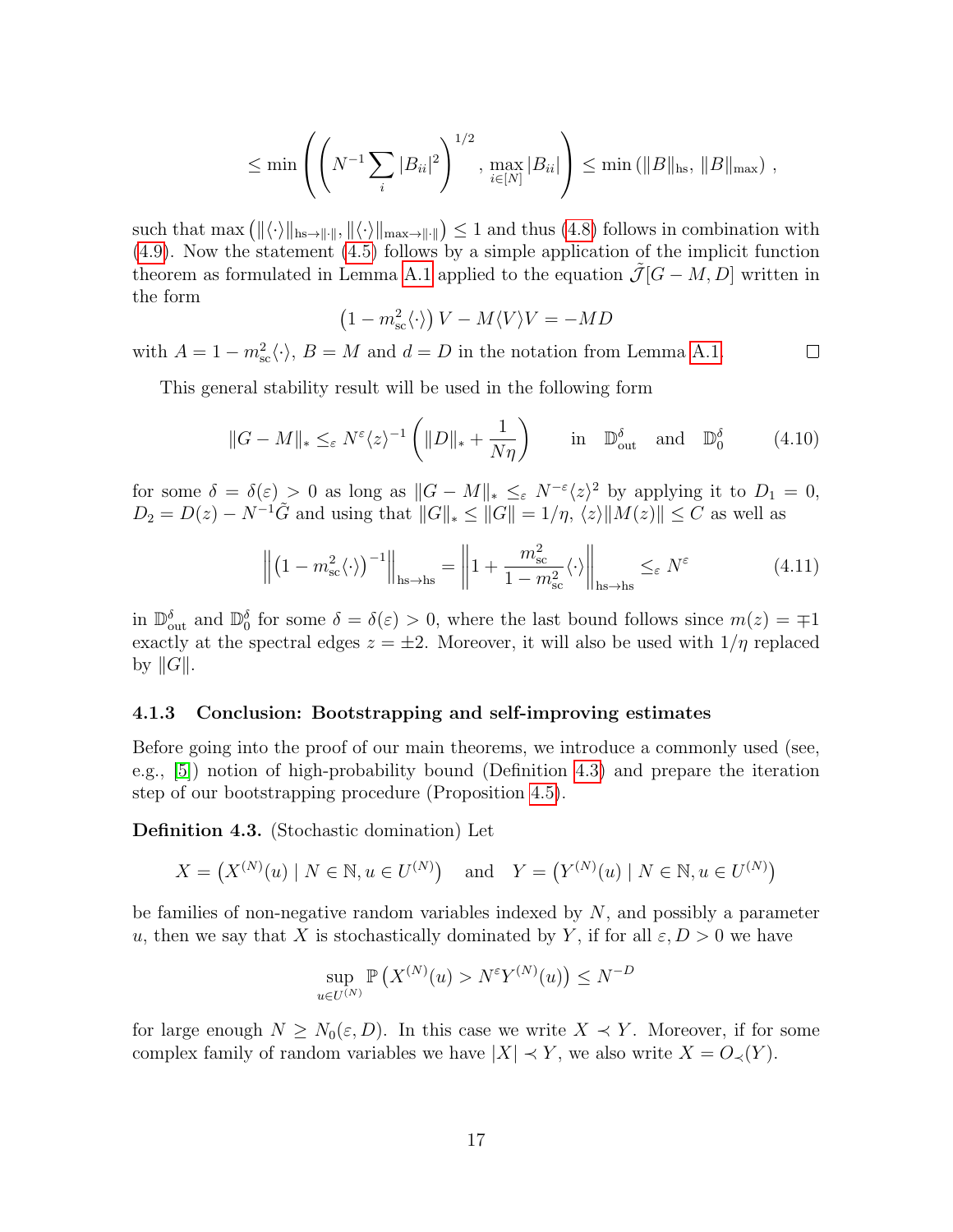It can easily be checked (see [\[5\]](#page-27-9)), that  $\prec$  satisfies the usual arithmetic properties, i.e. if  $X_1 \prec Y_1$  and  $X_2 \prec Y_2$  then also  $X_1 + Y_1 \prec X_2 + Y_2$  and  $X_1Y_1 \prec X_2Y_2$ . In particular, by using the Chebychev inequality, the bound on the moments from Definition [2.1](#page-5-1) can be expressed as  $w_{ij} \prec 1$ . Moreover, we will say that a sequence of events  $A = A^{(N)}$ holds with very high probability if for any  $D > 0$  exists some  $N_0(D) \in \mathbb{N}$  such that for all  $N \geq N_0(D)$  we have  $\mathbb{P}(A^{(N)}) \geq 1 - N^{-D}$ .

In the following Lemma we establish that the control of the  $\|\cdot\|_*^{x,y}$ -norm for all  $x,y$ in high-probability sense is essentially equivalent to the control of the  $\|\cdot\|_p$ -norm for all  $p \geq 1$ . This translation will often be used in the proof below.

<span id="page-17-2"></span>**Lemma 4.4.** Let R be a random matrix and  $\Phi$  a deterministic control parameter. Then the following implications hold:

(i) If  $\Phi \ge N^{-C}$ ,  $||R|| \le N^C$  and  $|R_{xy}| \prec \Phi$  for all normalized  $x, y$  and some C, then also  $||R||_p \leq_{p,\varepsilon} N^{\varepsilon} \Phi$  for all  $\varepsilon > 0, p \geq 1$ .

(ii) If 
$$
||R||_p \leq_{p,\varepsilon} N^{\varepsilon} \Phi
$$
 for all  $\varepsilon > 0, p \geq 1$ , then  $||R||_*^{\mathbf{x},\mathbf{y}} \prec \Phi$  for any fixed  $\mathbf{x}, \mathbf{y} \in \mathbb{C}^N$ .

Proof. On the one hand, (i) is a direct consequence of

$$
||R||_p \le N^{\varepsilon} \Phi + \sup_{||\boldsymbol{x}||, ||\boldsymbol{y}|| \le 1} \left( |R_{\boldsymbol{x}\boldsymbol{y}}| \, \mathbb{P} \left( |R_{\boldsymbol{x}\boldsymbol{y}}| \ge N^{\varepsilon} \Phi \right)^{1/p} \right)
$$

in combination with  $||R|| \leq N^C$  and the definition of stochastic domination. On the other hand, we obtain by application of Chebychev's and Hölder's inequality that

$$
\mathbb{P}\left(\|R\|_{*} > N^{\sigma}\Phi\right) \leq \frac{\mathbb{E}\|R\|_{*}^{p}}{N^{\sigma p}\Phi^{p}} \leq \frac{\left(\mathbb{E}\sum_{\boldsymbol{u},\boldsymbol{v}\in I}|R_{\boldsymbol{u}\boldsymbol{v}}|^{pr}\right)^{1/r}}{N^{\sigma p}\Phi^{p}} \leq |I|^{2/r}\frac{\|R\|_{pr}^{p}}{N^{\sigma p}\Phi^{p}} \leq_{p,r,\varepsilon} \frac{|I|^{2/r}}{N^{(\sigma-\varepsilon)p}},
$$

and since  $|I| \leq N + 2$  we conclude that  $||R||_* \lt \Phi$  by choosing  $\varepsilon$  sufficiently small and  $p, r$  sufficiently large.  $\Box$ 

As mentioned above, the proof of the local law in the bulk follows a bootstrapping procedure. That is, we first prove the local law for  $\eta \geq N$ , and afterwards we iteratively show that if the local law holds for  $\eta \geq N^{\gamma_0}$  then it also holds for  $\eta \geq N^{\gamma_1}$  for some  $\gamma_1 < \gamma_0$ . This iteration step is formulated as follows.

<span id="page-17-0"></span>Proposition 4.5. (Bootstrapping, Proposition 5.5 in [\[6\]](#page-27-4)) Let H be a Wigner matrix,  $\delta, \gamma > 0$  and  $\gamma_0 > \gamma_1 \ge \gamma$  with  $4(2C_*+1)(\gamma_0 - \gamma_1) < \gamma < 1/2$ and suppose that

<span id="page-17-1"></span>
$$
||G - M||_p \leq_{\gamma, p} \frac{N^{-\gamma/6}}{\langle z \rangle} \quad in \quad \mathbb{D}^{\delta}_{\gamma_0}
$$
\n(4.12)

holds for all  $p \geq 1$ , where  $C_*$  is the constant from Proposition [4.1.](#page-12-1) Then the same inequality [\(4.12\)](#page-17-1) (with a possibly different implicit constant depending on  $\gamma$ ,  $\delta$ , p) holds true in  $\mathbb{D}_{\gamma_1}^{\delta}$ .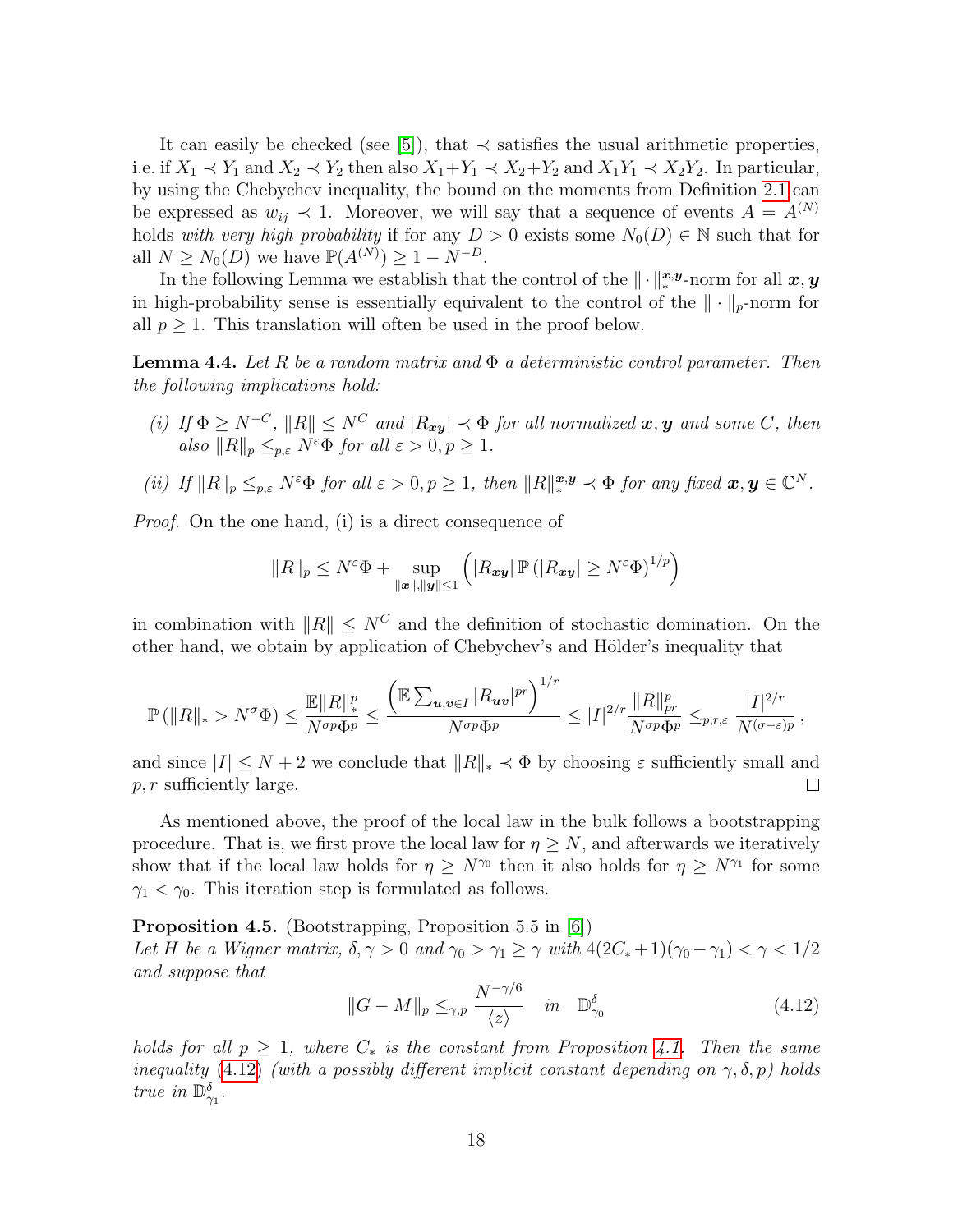*Proof.* We abbreviate the step size from  $\gamma_0$  to  $\gamma_1$  by  $\gamma_s := \gamma_0 - \gamma_1$ . By using  $||M|| \le C/\langle z \rangle$ and [\(4.12\)](#page-17-1) we infer  $||G||_p \leq_{p,\gamma} N^{\gamma_s}\langle z\rangle^{-1}$  in  $\mathbb{D}_{\gamma_0}^{\delta}$ . Fix  $E \in \mathbb{R}$  and consider the function  $\eta \mapsto f(\eta) := \eta \| G(E + i\eta) \|_p$ . Using that

$$
\eta |\langle \boldsymbol{x}, G^2\boldsymbol{y} \rangle| \leq \frac{\eta}{2} (\langle \boldsymbol{x}, |G|^2\boldsymbol{x} \rangle + \langle \boldsymbol{y}, |G|^2\boldsymbol{y} \rangle) \leq \frac{1}{2} (\langle \boldsymbol{x}, \Im G\boldsymbol{x} \rangle \langle \boldsymbol{y}, \Im G\boldsymbol{y} \rangle) ,
$$

which follows by application of the Ward identity [\(4.2\)](#page-13-3), we obtain that  $\eta \mapsto f(\eta)$  is monotonically increasing since

$$
\liminf_{\varepsilon \to 0} \frac{f(\eta + \varepsilon) - f(\eta)}{\varepsilon} \ge \|G(E + i\eta)\|_p - \eta \left\| \lim_{\varepsilon \to 0} \frac{G(E + i(\eta + \varepsilon)) - G(E + i\eta)}{\varepsilon} \right\|_p
$$

$$
= \|G(E + i\eta)\|_p - \eta \|G^2(E + i\eta)\|_p \ge 0. \tag{4.13}
$$

Therefore,  $\langle z \rangle ||G||_p \leq_{\gamma,p} N^{2\gamma_s}$  in  $\mathbb{D}_{\gamma_1}^{\delta}$  and we conclude from Proposition [4.1](#page-12-1) and by using  $\gamma_s < 1$  that

$$
||D||_p \leq_{\varepsilon,p,\gamma} N^{\varepsilon+2(C_*+1/2)\gamma_s-\gamma/2} \leq N^{\varepsilon-\gamma/4} \quad \text{in} \quad \mathbb{D}^{\delta}_{\gamma_1}.
$$

By Lemma [4.4](#page-17-2) we can translate this bound to  $||D||_*^{x,y} \prec N^{-\gamma/4}$  for any fixed  $x, y$  and we drop the superscript from now on. Next, we apply  $(4.10)$  to obtain

$$
||G - M||_{*}\chi (||G - M||_{*} \le N^{-\gamma/10}) \prec \frac{N^{-\gamma/5}}{\langle z \rangle} \quad \text{in} \quad \mathbb{D}^{\delta}_{\gamma_{1}}, \tag{4.15}
$$

where  $\gamma/10$  is some examplary small exponent. This bound shows that there is a gap in the set of possible values of  $||G-M||_*$ , i.e. whenever  $||G-M||_* \leq N^{-\gamma/10}$  we indeed have the better bound  $||G - M||_* \prec \langle z \rangle^{-1} N^{-\gamma/5}$  in high-probability sense. The extension of [\(4.12\)](#page-17-1) to  $\mathbb{D}_{\gamma_1}^{\delta}$  now follows from a standard continuity argument using a fine grid of intermediate values of  $\eta$ . More precisely, we use a fine  $N^{-3}$ -grid and the  $\eta^{-1}$ -Lipschitz continuity of  $||G - M||_{*}$  to connect neighboring points on the grid. See [\[6\]](#page-27-4) for a more detailed argument.  $\Box$ 

We are now able to complete the proof of Theorem [2.2](#page-6-1) and Theorem [2.3.](#page-7-0)

Proof of Theorems [2.2,](#page-6-1) [2.3](#page-7-0) and Corollary [2.4.](#page-7-1) The proof involves five steps. First, we prove an initial isotropic bound in  $\mathbb{D}_{\gamma}^{\delta}$ , which we improve in the second step to obtain the isotropic local law as formulated in Theorem [2.3.](#page-7-0) In the third step, we use the isotropic local law to obtain the averaged local law in the bulk, which is used in the fourth step to obtain that with very high probability there are no eigenvalues outside of the support  $\rho_{\rm sc}$ . Finally, in the fifth step we use that there are no eigenvalues outside the support of  $\rho_{\rm sc}$  to obtain the improved isotropic and averaged local law outside the support.

Step 1: Initial isotropic bound. We claim that

<span id="page-18-0"></span>
$$
||G - M||_p \leq_{p,\gamma} \frac{N^{-\gamma/6}}{\langle z \rangle} \quad \text{in} \quad \mathbb{D}_\gamma^\delta \tag{4.16}
$$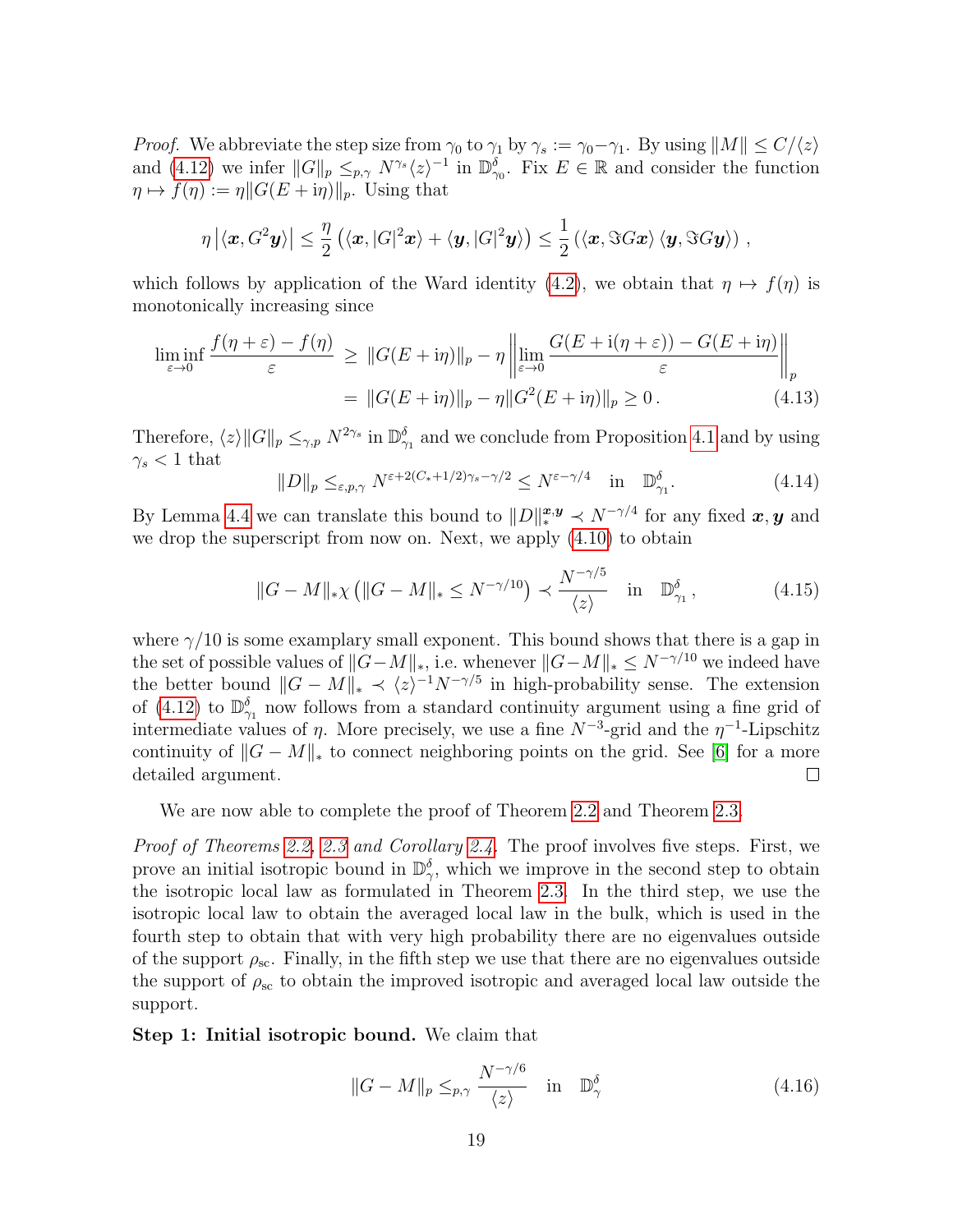for some  $\delta = \delta(\gamma)$ . After showing that [\(4.16\)](#page-18-0) holds for  $\eta \ge N$ , i.e. in  $\mathbb{D}_{\gamma=2}^{\delta} = \mathbb{D}_{2}^{\delta}$ , we conclude [\(4.16\)](#page-18-0) in all of  $\mathbb{D}_{\gamma}^{\delta}$  by iteratively applying Proposition [4.5](#page-17-0) starting from  $\gamma_0 = 2$ . Therefore, using  $w_{ij} \prec 1$  we estimate

$$
||H|| = \max_{i \in [N]} |\lambda_i| \le \sqrt{\text{Tr} |H|^2} \prec \sqrt{N},
$$

which, in combination with  $|z| \geq N$ , implies  $||G||_p \leq_p \langle z \rangle^{-1}$  and  $||\Im G||_p \leq_p \eta \langle z \rangle^{-2}$  and thus from Proposition [4.1](#page-12-1) it follows that

$$
||D||_p \leq_{\varepsilon,p} \frac{N^{\varepsilon}}{\langle z \rangle \sqrt{N}} \quad \text{in} \quad \mathbb{D}_2^{\delta}.
$$

We now fix normalized deterministic vectors  $\boldsymbol{x}, \boldsymbol{y}$  and translate these high-moment to high-probability bounds using Lemma [4.4](#page-17-2) to infer  $||D||_* \prec \langle z \rangle^{-1}/\sqrt{N}$  and  $||G||_* \prec$  $\langle z \rangle^{-1}$ . Using the stability in the form [\(4.10\)](#page-16-1) and absorbing N<sup>ε</sup>-factors into  $\prec$  we conclude

$$
||G - M||_* \prec \frac{1}{\langle z \rangle^2 \sqrt{N}} \quad \text{in} \quad \mathbb{D}_2^{\delta},
$$

from which follows [\(4.16\)](#page-18-0) in  $\mathbb{D}_2^{\delta}$  by application of Lemma [4.4](#page-17-2) since x and y were arbitrary. At the end of this step, we note that the bound  $||H|| \prec \sqrt{N}$  obtained above is very rough, but, as we see, sufficient for the initial isotropic bound. In fact, the proof will show that  $||H|| \leq 2 + \delta$  with very high probability.

Step 2: Iterative self-improvement of the isotropic bound. We now iteratively improve the initial bound [\(4.16\)](#page-18-0) until we reach the intermediate bound

<span id="page-19-0"></span>
$$
||G - M||_p \leq_{\varepsilon,p} \frac{N^{\varepsilon}}{\langle z \rangle} \left( \sqrt{\frac{||\Im M||}{N\eta}} + \frac{1}{\langle z \rangle} \frac{1}{N\eta} \right) \quad \text{in} \quad \mathbb{D}_\gamma^{\delta} \tag{4.17}
$$

for  $\delta = \delta(\varepsilon) > 0$ . From [\(4.16\)](#page-18-0) and  $\langle z \rangle ||M|| \leq C$  we conclude that  $\langle z \rangle ||G||_p$  is  $N^{\varepsilon}$ bounded in  $\mathbb{D}_{\gamma}^{\delta}$  for some  $\delta = \delta(\varepsilon) > 0$ . By application of Proposition [4.1](#page-12-1) and [\(4.16\)](#page-18-0) we obtain that

<span id="page-19-1"></span>
$$
||D||_p \leq_{\varepsilon,p} N^{\varepsilon} \sqrt{\frac{||\Im G||_q}{N\eta}} \quad \text{and} \quad ||G - M||_* + ||D||_* \prec N^{-\gamma/6} \quad \text{in} \quad \mathbb{D}_\gamma^{\delta}.
$$
 (4.18)

Since the following estimates hold true uniformly in the spectral domain  $\mathbb{D}_{\gamma}^{\delta}$ , we will supress this qualifier.

In order to show [\(4.17\)](#page-19-0) we define a sequence of successively improving control parameters  $(\Psi_l)_{l=0}^L$  as  $\Psi_0 = 1$  and  $\Psi_{l+1} = N^{-\sigma} \Psi_l = N^{-(l+1)\sigma}$  with arbitrary  $\sigma \in (0,1)$ . The final parameter is implicitly determined as the largest integer L such that

<span id="page-19-2"></span>
$$
\Psi_L \ge \frac{N^{\sigma}}{\langle z \rangle} \left( \sqrt{\frac{\|\Im M\|}{N\eta}} + \frac{1}{\langle z \rangle} \frac{N^{\sigma}}{N\eta} \right) . \tag{4.19}
$$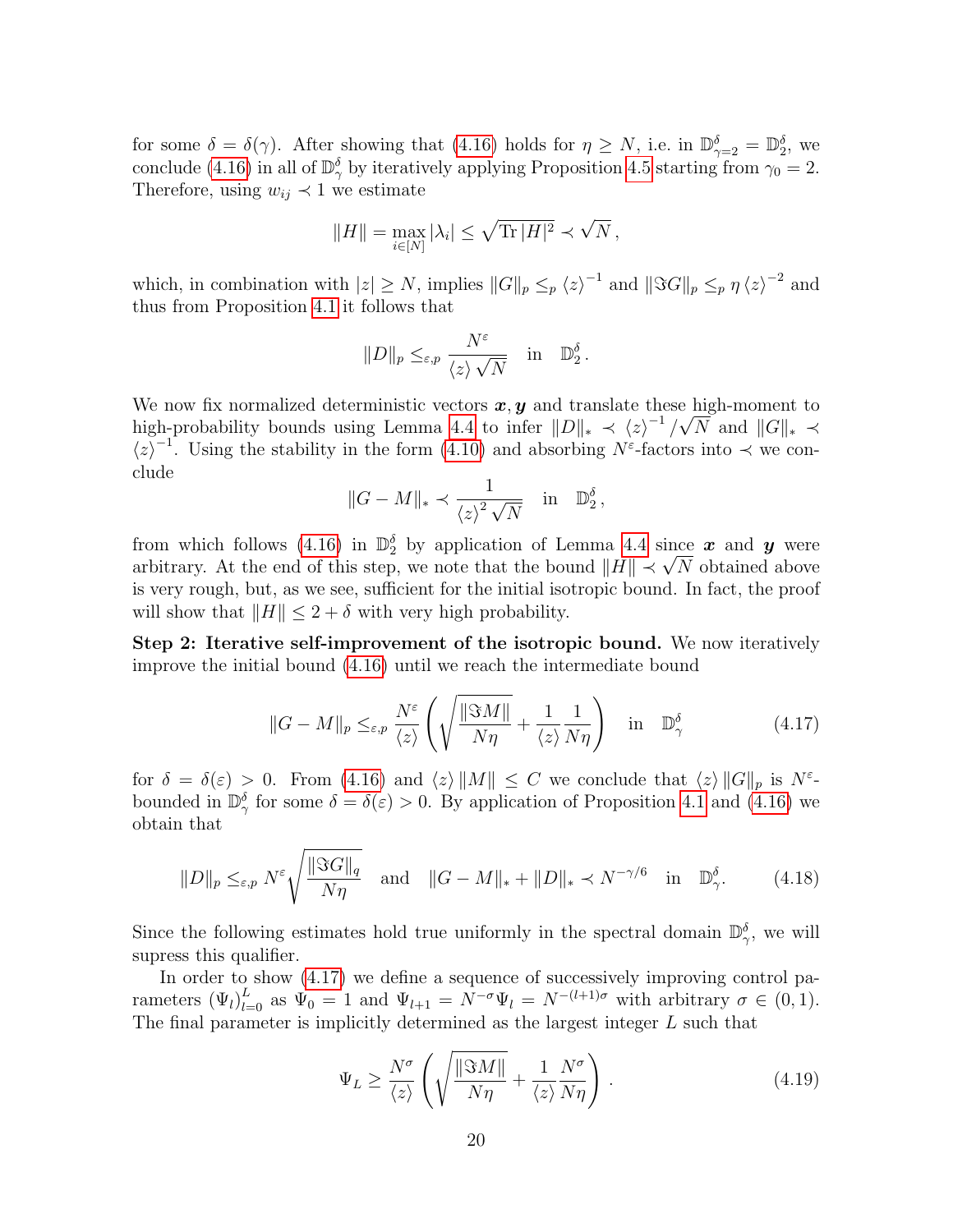For the proof of [\(4.17\)](#page-19-0) it remains to show that

$$
||G - M||_p \leq_{\varepsilon,p} N^{\varepsilon} \Psi_l
$$
 for all  $l = 0, \ldots, L$ ,

which we prove by induction. For the induction step from l to  $l + 1$ , we write  $\Im G =$ which we prove by induction. For the induction step from l to  $l + 1$ , we write  $3G = 3M + 3(G - M)$  and by using that  $\sqrt{a+b} \leq \sqrt{a} + \sqrt{b}$  and  $\sqrt{a/b} \leq ca + 1/(cb)$  for all  $a, b, c > 0$  we continue from the induction hypothesis and  $(4.18)$  such that we can estimate

$$
||D||_p \leq_{\varepsilon,p} N^{\varepsilon} \left( \sqrt{\frac{||\Im M||}{N\eta}} + \sqrt{\frac{\Psi_l}{N\eta}} \right) \leq_{\varepsilon,p} N^{\varepsilon} \left( \sqrt{\frac{||\Im M||}{N\eta}} + \frac{1}{\langle z \rangle} \frac{N^{\sigma}}{N\eta} + \langle z \rangle N^{-\sigma} \Psi_l \right).
$$

By application of Lemma [4.4](#page-17-2) this translates to

$$
||D||_* \prec \sqrt{\frac{||\Im M||}{N\eta}} + \frac{1}{\langle z \rangle} \frac{N^{\sigma}}{N\eta} + \langle z \rangle N^{-\sigma} \Psi_l
$$

for all normalized  $x, y$ , from which we conclude by  $(4.10)$  that

$$
|(G - M)_{xy}| \prec \frac{1}{\langle z \rangle} \left( \sqrt{\frac{\|\Im M\|}{N\eta}} + \frac{1}{\langle z \rangle} \frac{N^{\sigma}}{N\eta} \right) + N^{-\sigma} \Psi_l \le 2N^{-\sigma} \Psi_l
$$

where we used  $l < L$  and [\(4.19\)](#page-19-2) in the last step. By the definition of  $\Psi_{l+1}$  and with the aid of Lemma [4.4](#page-17-2) this yields

$$
||G - M||_p \leq_{\varepsilon,p} N^{\varepsilon} \Psi_{l+1}
$$

completing the induction step and thereby the proof of [\(4.17\)](#page-19-0). The isotropic local law  $(2.9)$  in Theorem [2.3](#page-7-0) now follows since  $\Im M$  is bounded and by translating  $(4.17)$  to a high-probability bound using Lemma [4.4.](#page-17-2)

Step 3: Averaged bound. Since  $\tilde{\mathcal{J}}[G-M, D-N^{-1}\tilde{G}] = 0$  with  $\tilde{D} := D - N^{-1}\tilde{G}$ we have that  $G - M$  satisfies the quadratic relation

$$
G - M = (1 - m_{\rm sc}^2 \langle \cdot \rangle)^{-1} \left[ -M\tilde{D} + M\langle G - M \rangle (G - M) \right]
$$

and thus

$$
\left\| \langle B(G-M) \rangle \right\|_p
$$
  
\$\leq\$ 
$$
\left\| \langle B(1-m_{\rm sc}^2 \langle \cdot \rangle)^{-1} \left[ M \tilde{D} \right] \rangle \right\|_p + \left\| \langle B(1-m_{\rm sc}^2 \langle \cdot \rangle)^{-1} \left[ M \langle G-M \rangle (G-M) \right] \rangle \right\|_p.
$$

By a three-term geometric expanion, as in [\(4.9\)](#page-15-4), we obtain

$$
\left\| \left(1 - m_{\rm sc}^2 \langle \cdot \rangle \right)^{-1} \right\|_{\|\cdot\| \to \|\cdot\|} \le 1 + \|M\|^2 + \|M\|^4 \left\| \left(1 - m_{\rm sc}^2 \langle \cdot \rangle \right)^{-1} \right\|_{\text{hs}\to\text{hs}}
$$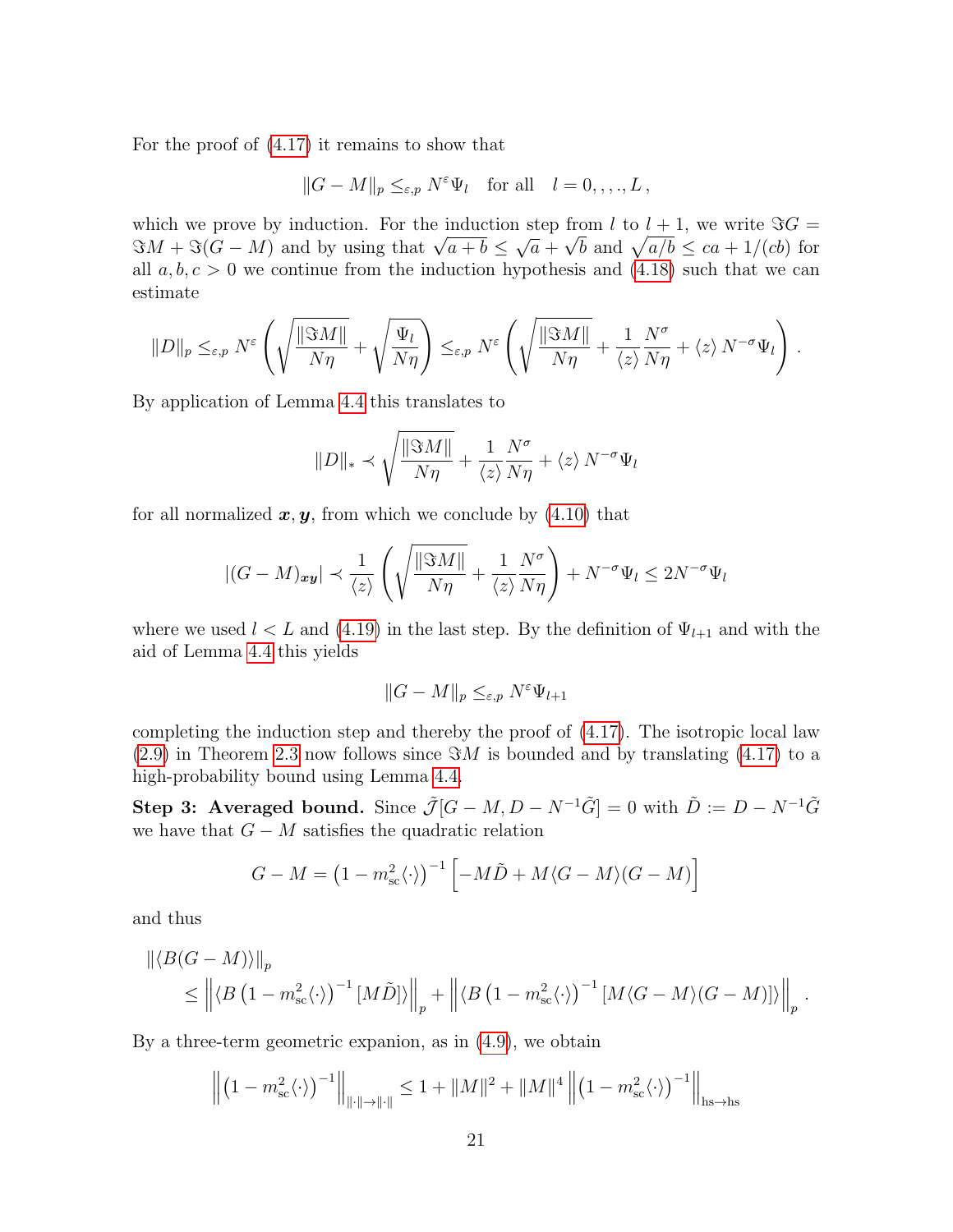and therefore  $\left\| \left( (1 - m_{\rm sc}^2 \langle \cdot \rangle)^{-1} \right)^* [B^*] \right\| \leq_{\varepsilon} N^{\varepsilon} \|B\|$  by [\(4.11\)](#page-16-2). Since  $\| N^{-1} \tilde{G} \| \leq 1/N\eta$ , by application of [\(4.1b\)](#page-13-2) in Proposition [4.1,](#page-12-1) where  $((1-m_{\text{sc}}^2\langle \cdot \rangle)^{-1})^*$  [B<sup>\*</sup>] plays the role of B, writing  $\|\Im G\|_q \leq \|\Im M\| + \|G - M\|_q$  and using [\(4.17\)](#page-19-0) we can conclude that

<span id="page-21-0"></span>
$$
\left\| \langle B(G-M) \rangle \right\|_p \leq_{p,\varepsilon,\gamma} \frac{N^{\varepsilon} \|B\|}{\langle z \rangle} \left( \langle z \rangle \frac{\|\Im M\|}{N\eta} + \sqrt{\frac{\|\Im M\|}{N\eta}} \frac{1}{N\eta} + \frac{1}{(N\eta)^2} \right) \tag{4.20}
$$

from Lemma [A.2.](#page-26-4) The averaged local law [\(2.10\)](#page-7-3) in Theorem [2.3](#page-7-0) is now a direct consequence of  $(4.20)$  and the fact that  $\Im M$  is bounded by translating it to a high-probability bound with the aid of Lemma [4.4.](#page-17-2)

The proof of Theorem [2.3](#page-7-0) is now complete. For the proof of Theorem [2.2,](#page-6-1) we first work in the restricted domain  $\mathbb{D}_{\gamma}^{\delta} \cap \mathbb{D}_{\text{out}}^{\delta}$  and use that  $\|\Im M\| \leq \eta \text{dist}(z, [-2, 2])^{-2}$  which follows from a direct computation and only adds another negligible  $N^{\varepsilon}$ -factors in [\(4.17\)](#page-19-0) and [\(4.20\)](#page-21-0) such that we have

<span id="page-21-2"></span>
$$
||G - M||_p \leq_{\varepsilon,p} \frac{N^{\varepsilon}}{\langle z \rangle} \left( \sqrt{\frac{1}{N}} + \frac{1}{\langle z \rangle} \frac{1}{N\eta} \right)
$$
(4.21)

and

<span id="page-21-1"></span>
$$
\|\langle B(G-M)\rangle\|_{p} \leq_{p,\varepsilon,\gamma} \frac{N^{\varepsilon} \|B\|}{\langle z \rangle} \left(\langle z \rangle \frac{1}{N} + \sqrt{\frac{1}{N} \frac{1}{N\eta}} + \frac{1}{(N\eta)^{2}}\right) \tag{4.22}
$$

in the restricted domain  $\mathbb{D}_{\gamma}^{\delta} \cap \mathbb{D}_{\text{out}}^{\delta}$ . It requires to additional steps to prove Theorem [2.2](#page-6-1) in all of  $\mathbb{D}_{\text{out}}^{\delta}$ .

Step 4: Completeness of the self-consistent spectrum. Suppose there is an eigenvalue  $\lambda$  of H with dist $(\lambda, [-2, 2]) \geq N^{-\delta}$ . By application of  $(4.22)$  with  $B = 1$  and a spectral decomposition of H we obtain  $|\langle G(\lambda + i\eta) \rangle| \geq |\langle \Im G(\lambda + i\eta) \rangle| \geq 1/N\eta$  and thus

$$
\mathbb{P}\left(\exists \lambda \text{ eigenv. with } \text{dist}(\lambda, [-2, 2]) \ge N^{-\delta}\right) \le \mathbb{P}\left(|\langle G - M \rangle| \ge c/N\eta \text{ in } \mathbb{D}_{\text{out}}^{\delta} \cap \mathbb{D}_{1/2}^{\delta}\right)
$$

for some small constant  $c > 0$ , where we used that  $\langle M \rangle$  is the Stieltjes transform of  $\rho_{\rm sc}$ . Using [\(4.22\)](#page-21-1) again with  $\varepsilon = 1/4$  and  $\gamma = 1/2$ , we infer by an application of Chebychevs inequality that the right hand side can be further bounded by (a constant times)

$$
\inf_{\eta \ge N^{-1/2}} \left( N^{1/4} \left[ \eta + \frac{1}{\sqrt{N}} + \frac{1}{N\eta} \right] \right)^p \leq_p N^{-p/4}, \tag{4.23}
$$

from which Corollary [2.4](#page-7-1) directly follows.

Step 5: Improved bounds outside of the support. Fix z such that  $dist(z, [-2, 2]) \ge$  $N^{-\delta}$  and  $\eta \ge N^{-1+\gamma}$ . Using that with very high probability there are no eigenvalues outside of the support, we have  $||G|| \prec \langle z \rangle^{-1}$  and  $||\Im G|| \prec \eta \langle z \rangle^{-2}$ , which translate to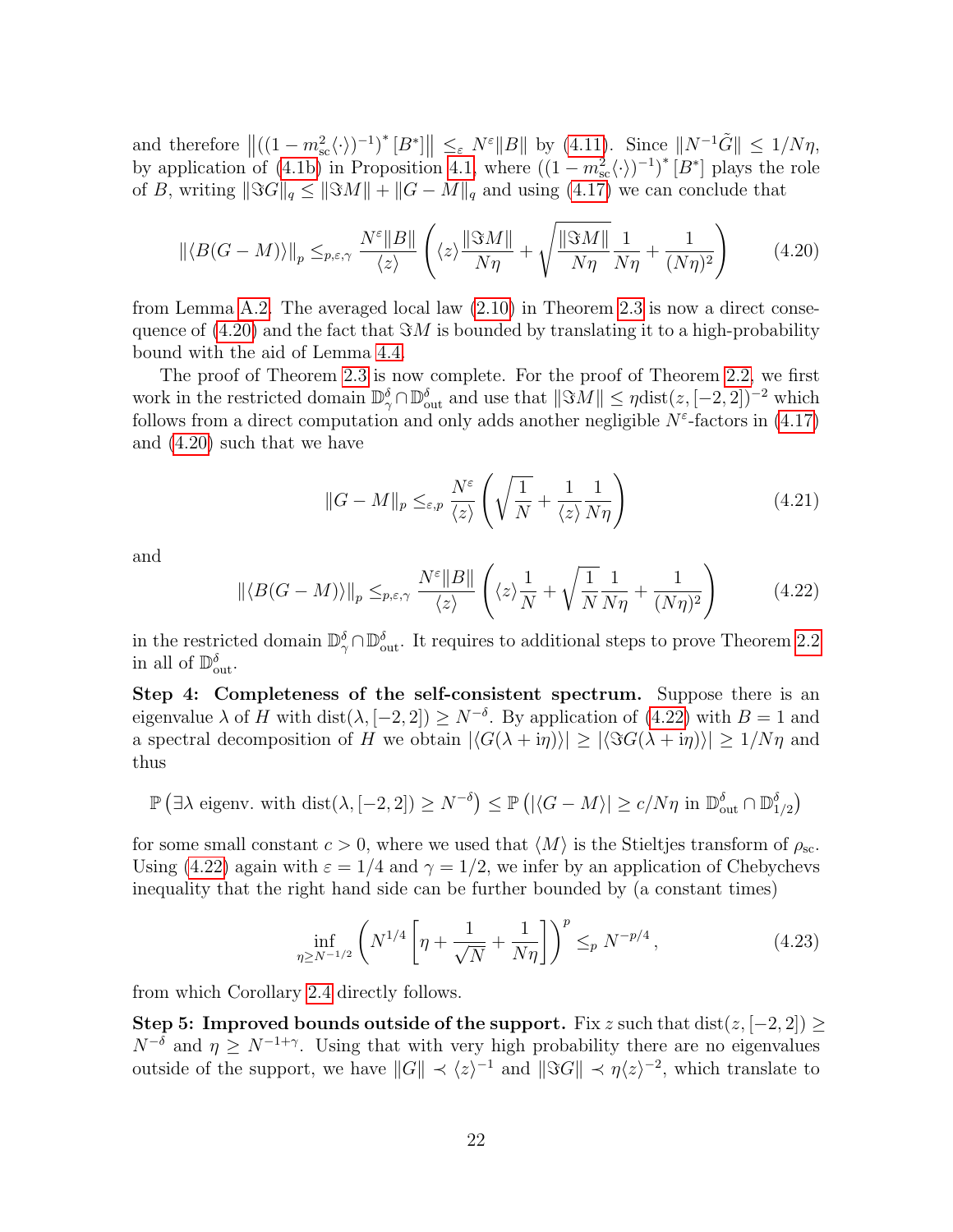$||G||_p \leq_{\varepsilon,p} N^{\varepsilon} \langle z \rangle^{-1}$  and  $||\Im G||_p \leq_{\varepsilon,p} N^{\varepsilon}\eta \langle z \rangle^{-2}$  by Lemma [4.4,](#page-17-2) so we infer from Proposition [4.1](#page-12-1) that

$$
||D||_p \leq_{\varepsilon,p} \frac{N^{\varepsilon}}{\sqrt{N} \langle z \rangle}
$$
 and therefore  $||D||_* \prec \frac{1}{\sqrt{N} \langle z \rangle}$ 

by application of Lemma [4.4.](#page-17-2) Using the stability from [\(4.10\)](#page-16-1) (the required initial smallness of  $G - M$  is guaranteed by [\(4.21\)](#page-21-2)) with  $1/\eta$  replaced by  $||G|| \prec \langle z \rangle^{-1}$  we find

$$
\|G-M\|_* \prec \frac{1}{\sqrt{N}\langle z \rangle^2} \quad \text{and therefore} \quad \|G-M\|_p \leq_{\varepsilon,p} \frac{N^{\varepsilon}}{\sqrt{N}\langle z \rangle^2}
$$

by Lemma [4.4.](#page-17-2) Using Lipschitz-continuity of G and M with Lipschitz constant of order 1, we extend this bound from  $\eta \geq N^{-1+\gamma}$  to  $\eta \geq 0$ , such that the isotropic law [\(2.7\)](#page-6-4) in Theorem [2.2](#page-6-1) follows. Similarly to Step 3, this leads to the improved averaged local [\(2.8\)](#page-6-2), where we use that with very high probability there are no eigenvalues outside of the support  $[-2, 2]$ .  $\Box$ 

## 4.2 Delocalization and rigidity for Wigner matrices

In this section, we sketch the proofs of delocalization of bulk eigenvectors (Corollary [2.5\)](#page-7-2) and rigidity of bulk eigenvalues (Corollary [2.6\)](#page-8-1) as corollaries of the local law in Theorem [2.3.](#page-7-0)

Sketch of the proof of Corollary [2.5.](#page-7-2) Let  $\mathbf{u}^{(k)} = (\mathbf{u}_i^{(k)})$  $\binom{k}{i}$ <sub>i∈[N]</sub> be a normalized eigenvector of H with eigenvalue  $\lambda_k$  and  $i \in [N]$ . Then we find from a spectral decomposition that

$$
1 \succ \Im G_{ii} = \eta \sum_{k} \frac{|\mathbf{u}_{i}^{(k)}|^2}{(E - \lambda_k)^2 + \eta^2} \ge \frac{|\mathbf{u}_{i}^{(k)}|^2}{\eta} \quad \text{for} \quad z = E + \mathrm{i}\eta\,,
$$

where the first estimate follows from Theorem [2.3](#page-7-0) and the boundedness of M. The last inequality is true if we assume E being  $\eta$ -close to  $\lambda_k$ . So the claim follows by going down to scale  $\eta = N^{-1+\gamma}$ .  $\Box$ 

Sketch of the proof of Corollary [2.6.](#page-8-1) The main idea is to translate the bound on  $\langle G - \rangle$  $M$  from the local law in Theorem [2.3](#page-7-0) to a bound on the difference of the probability measures

$$
\mu(\mathrm{d}x) = \rho_{\rm sc}(x)\mathrm{d}x
$$
 and  $\mu_N(\mathrm{d}x) = \frac{1}{N} \sum_{i=1}^N \delta_{\lambda_i}(\mathrm{d}x)$ ,

with  $\lambda_i$ ,  $i = 1, ..., N$  being the eigenvalues of H and for which  $\langle M \rangle$  and  $\langle G \rangle$  are the respective Stieltjes transforms. This translation is achieved with the aid of Lemma 5.1 in [\[2\]](#page-26-5), from which the claim follows by application of the improved local law away from the self-consistent spectrum. See the proof of Corollary 2.9 in [\[1\]](#page-26-0) for a more detailed argument.  $\Box$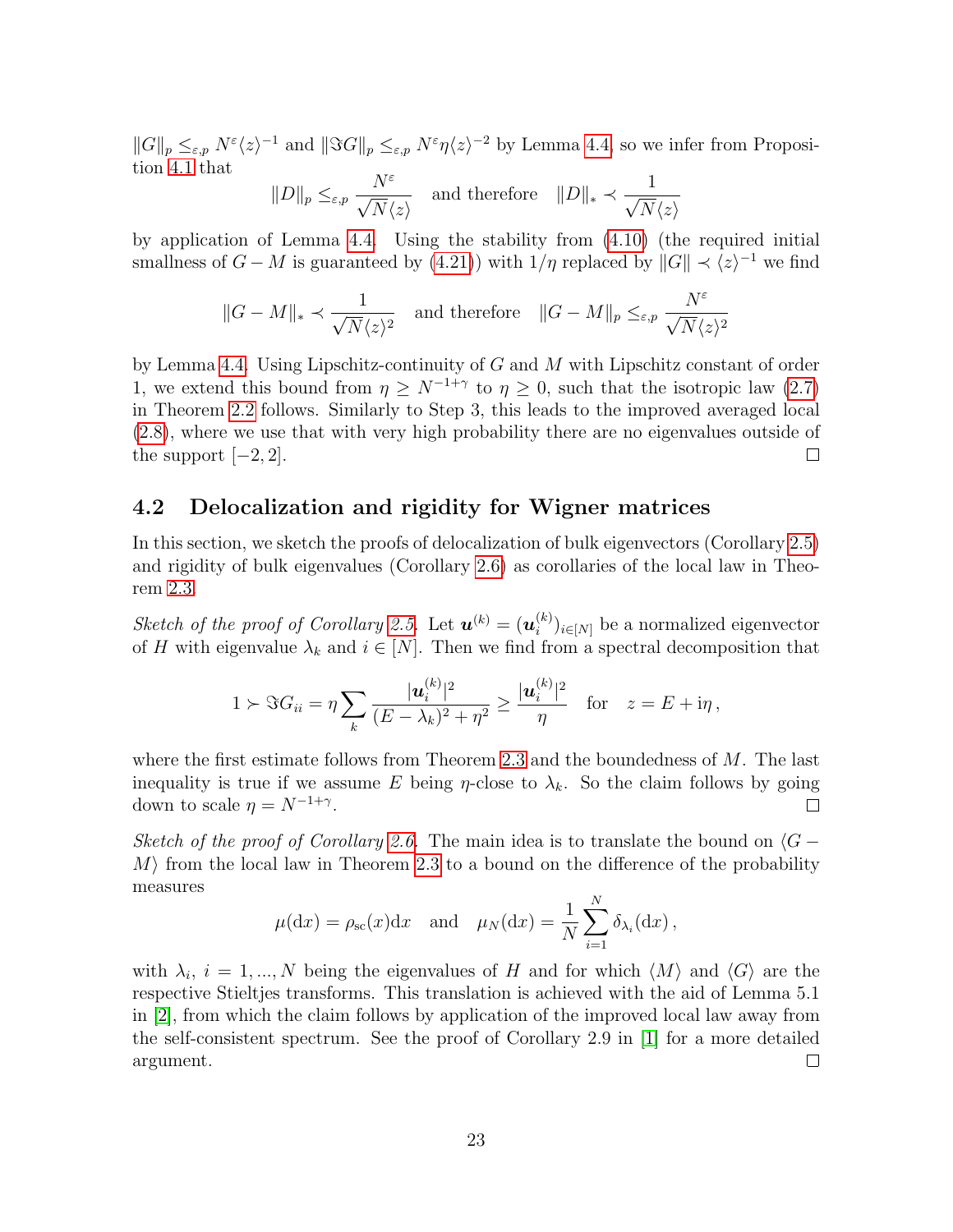### 4.3 Matrices with weak but long range correlation

This section is devoted to the proof of the results from Section [3.](#page-8-0) For the proof of Theorem [3.3](#page-10-0) and Corollary [3.4,](#page-11-0) which deal with the bulk, ambient, and exterior domain, we restrict to the case  $k = 2$ , assume  $r_1, r_2 > 0$  to avoid redundancy, and, in order to we restrict to the case  $\kappa = 2$ , assume  $r_1, r_2 > 0$  to avoid redundancy, and, in order to simplify notation, we redefine  $\xi_i := \sqrt{r_i} \xi_i$  for  $i = 1, 2$  and set  $r_0 = 1$  (see Definition [3.1\)](#page-8-3). The general case then easily follows by iterating the argument. Before going into the proof, we note that, using the notion of stochastic domination from Definition [4.3,](#page-16-0) the conditions on  $\xi_i$  from [\(3.1\)](#page-8-4) in Definition [3.1](#page-8-3) can be rewritten as

<span id="page-23-0"></span>
$$
|\xi_i| \prec 1
$$
 and  $|(\xi_i|_{\{\xi_i \neq 0\}})^{-1}| \prec 1,$  (4.24)

leading to an arbitrarily "narrow" outlier domain, i.e. the position  $\Re z$  of an outlier satisfies  $N^{1/2-\nu} \lesssim |\Re z| \lesssim N^{1/2+\nu}$  for all  $\nu > 0$ , which corresponds to the arbitrariness of  $\nu > 0$  in the ambient and exterior domain.

#### Proof of Theorem [3.3](#page-10-0) and Corollary [3.4.](#page-11-0)

As mentioned in Section [3,](#page-8-0) the key formula to attack the perturbed Wigner matrix is given in Proposition [3.2,](#page-9-0) which yields an expression for the resolvent of a hermitian matrix that is perturbed by a hermitian rank−1 matrix. In order to apply Proposition [3.2](#page-9-0) we define the following four hermitian random matrices

$$
H^{(0)} := \frac{1}{\sqrt{N}} W, \qquad H^{(1)} := \frac{1}{\sqrt{N}} W + \xi_1 |v_1\rangle \langle v_1| ,
$$
  

$$
H^{(2)} := \frac{1}{\sqrt{N}} W + \xi_2 |v_2\rangle \langle v_2| , \qquad H^{(1,2)} := \frac{1}{\sqrt{N}} W + \sum_{i=1}^2 \xi_i |v_i\rangle \langle v_i| ,
$$

with resolvents  $G^{(\#)} = G^{(\#)}(z) = (H^{(\#)} - z)^{-1}$  and we write  $H = H^{(1,2)}$  and  $G = G^{(1,2)}$ . After these preparations, we split the proof in three parts, the first one concerning the isotropic laws in Theorem [3.3,](#page-10-0) the second one the averaged laws in Theorem [3.3,](#page-10-0) partly following from the isotropic laws, and the third one the averaged laws in Corollary [3.4.](#page-11-0)

**Part 1: Isotropic law.** The general idea in the proof of the isotropic law is to use Proposition [3.2](#page-9-0) twice in order to incorporate both orthogonal perturbations  $\xi_1 |v_1\rangle \langle v_1|$ and  $\xi_2 |v_2\rangle \langle v_2|$  with the aid of the isotropic local law from Theorem [2.2](#page-6-1) and Theorem [2.3](#page-7-0) by using the two possible paths

<span id="page-23-1"></span>
$$
G^{(0)} \longrightarrow G^{(1)} \longrightarrow G \quad \text{and} \quad G^{(0)} \longrightarrow G^{(2)} \longrightarrow G. \tag{4.25}
$$

More precisely, by going the first step in both paths, we obtain

<span id="page-23-2"></span>
$$
G^{(i)} = G^{(0)} - \frac{\sqrt{N}\xi_i}{1 + \sqrt{N}\xi_i G^{(0)}_{\mathbf{v}_i \mathbf{v}_i}} \cdot G^{(0)} |\mathbf{v}_i\rangle \langle \mathbf{v}_i| G^{(0)} \text{ for } i = 1, 2 \quad (4.26)
$$

from Proposition [3.2,](#page-9-0) for which we use the isotropic local for  $G^{(0)}$  to obtain a local law for  $G^{(i)}$ ,  $i = 1, 2$ . These, in turn, can then be used to obtain the desired local law for G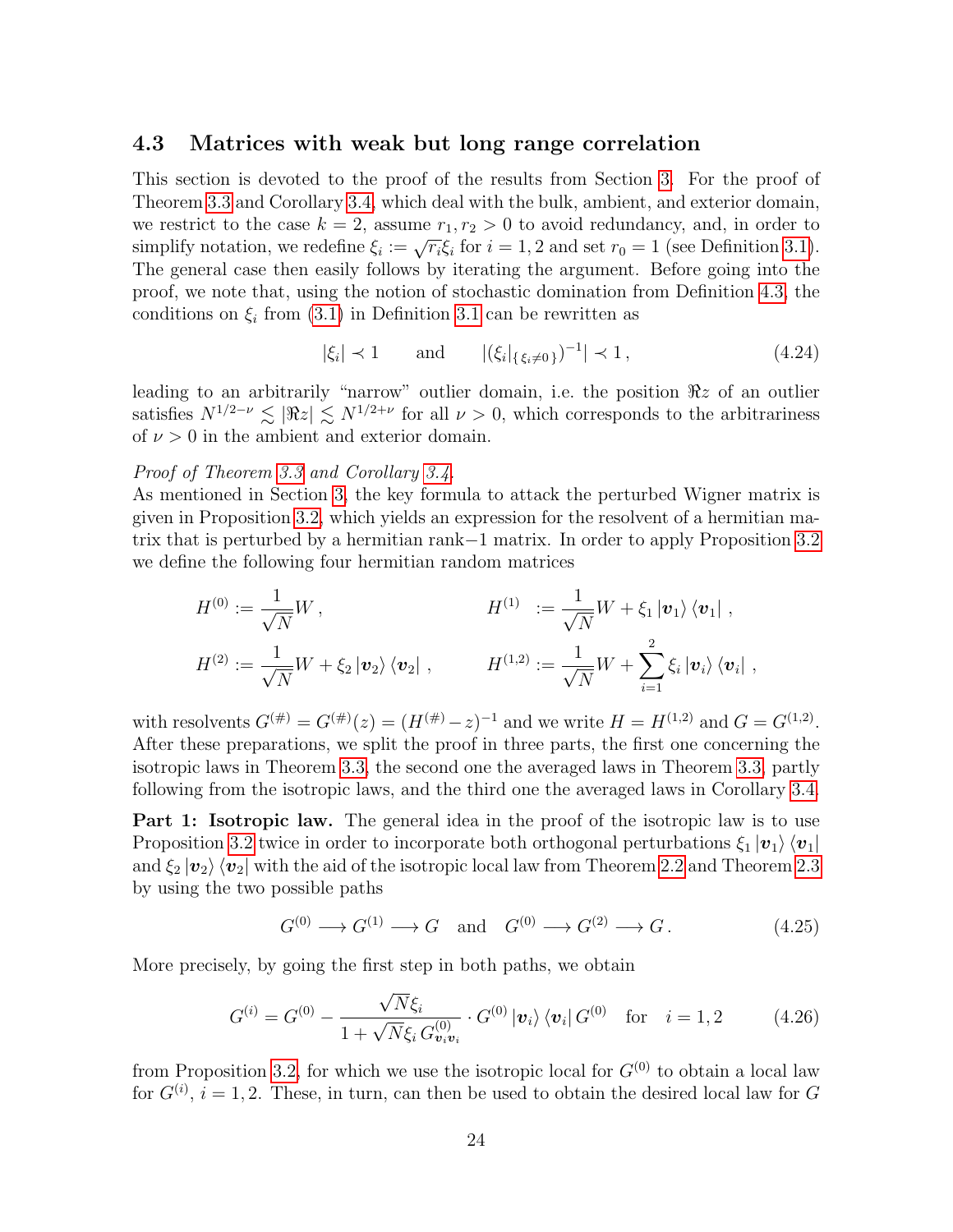via two different paths. In this procedure, we will see that not every path is useful for every choice of deterministic vectors  $x, y$  in the isotropic local law.

An important role will be played by the semi-deterministic control parameter

$$
\Theta_i(z) := \left| \frac{\sqrt{N} \xi_i \tilde{m}_{\rm sc}(z)}{1 + \sqrt{N} \xi_i \tilde{m}_{\rm sc}(z)} \right|, \qquad (4.27)
$$

similarly introduced in [\(3.10\)](#page-11-4) for the formulation of Theorem [3.5.](#page-11-1) Since  $\tilde{m}_{\rm sc}(z)$  is of order 1 for  $\langle z \rangle \le C$  and  $\tilde{m}_{\rm sc}(z) \sim -1/z$  as  $z \to \infty$ , we infer from [\(4.24\)](#page-23-0) that  $\Theta_i(z) \prec 1$ for spectral parameters z in the domains  $\mathbb{D}_{\text{bulk}}^{\gamma,\delta,\nu}$ ,  $\mathbb{D}_{\text{amb}}^{\delta,\nu}$ , and  $\mathbb{D}_{\text{ext}}^{\nu}$  for any  $\nu > 0$ .

In the following, we will further use the notion of stochastic domination, introduced in Definition [4.3.](#page-16-0) Therefore, we will allow the parameter  $\delta > 0$  in the characterization of  $\mathbb{D}_{\text{bulk}}^{\gamma,\delta,\nu}$  and  $\mathbb{D}_{\text{amb}}^{\delta,\nu}$ , to be dependent on the implicitly present power  $\varepsilon > 0$  of  $N^{\varepsilon}$  in the definition of stochastic domination (and the parameter  $\gamma > 0$ ), e.g. we write

$$
G_{\boldsymbol{x}\boldsymbol{y}}^{(0)} = m_{\rm sc} \langle \boldsymbol{x}, \boldsymbol{y} \rangle + O_{\prec} \left( \frac{1}{\sqrt{N\eta}} \right) \quad \text{in} \quad \mathbb{D}_{\gamma}^{\delta(\varepsilon,\gamma)}
$$

for the isotropic local law in [\(2.9\)](#page-7-4) from Theorem [2.3](#page-7-0) with deterministic vectors  $x, y$ satisfying  $||x||, ||y|| \leq 1$  (note that the local laws in Section [2](#page-5-0) are homogeneous in  $||x||$ and  $\|\mathbf{y}\|$  resp.  $\|B\|$ ).

We now follow the two paths given in [\(4.25\)](#page-23-1) and find for deterministic vectors  $x, y \perp v_i, i \in \{1, 2\}$ , with the aid of [\(4.26\)](#page-23-2), the isotropic local laws [\(2.7\)](#page-6-4) and [\(2.9\)](#page-7-4) in Theorem [2.2](#page-6-1) and Theorem [2.3,](#page-7-0) respectively, and  $\Theta_i \prec 1$  that

$$
G_{\boldsymbol{x}\boldsymbol{y}}^{(i)} = \tilde{m}_{\rm sc} \langle \boldsymbol{x}, \boldsymbol{y} \rangle + O_{\prec} \left( \frac{1}{\sqrt{N\eta}} \right) \qquad G_{\boldsymbol{x}\boldsymbol{y}}^{(i)} = \tilde{m}_{\rm sc} \langle \boldsymbol{x}, \boldsymbol{y} \rangle + O_{\prec} \left( \frac{1}{\sqrt{N} \langle z \rangle^2} \right)
$$
  
\n
$$
G_{\boldsymbol{v}_i \boldsymbol{v}_i}^{(i)} = \frac{\tilde{m}_{\rm sc}}{1 + \sqrt{N} \xi_i \tilde{m}_{\rm sc}} + O_{\prec} \left( \frac{1}{\sqrt{N\eta}} \right) \qquad G_{\boldsymbol{v}_i \boldsymbol{v}_i}^{(i)} = \frac{\tilde{m}_{\rm sc}}{1 + \sqrt{N} \xi_i \tilde{m}_{\rm sc}} + O_{\prec} \left( \frac{1}{\sqrt{N} \langle z \rangle^2} \right)
$$
  
\n
$$
G_{\boldsymbol{x}\boldsymbol{v}_i}^{(i)} = O_{\prec} \left( \frac{1}{\sqrt{N\eta}} \right) \qquad G_{\boldsymbol{x}\boldsymbol{v}_i}^{(i)} = O_{\prec} \left( \frac{1}{\sqrt{N} \langle z \rangle^2} \right)
$$

in  $\mathbb{D}_{\text{bulk}}^{\gamma,\delta(\varepsilon,\gamma),\nu}$  (left column) and  $\mathbb{D}_{\text{amb}}^{\delta(\varepsilon),\nu}$  (right column). The key point in this istropic law for  $G^{(i)}$  is that the high-probability error estimates are of the same form as in the isotropic law for the resolvent  $G^{(0)}$ . This enables us to obtain the isotropic law for the full resolvent  $G = G^{(1,2)}$  with high-probability error bounds of the same form from the isotropic law for  $G^{(i)}$ . As mentioned above, not all paths are suitable vor every choice of deterministic vectors  $x, y$ , e.g. for  $G_{v_2v_2}$  we have to choose the first option in [\(4.25\)](#page-23-1).

Note that these observations serve as an starting point for an iterative application of Proposition [3.2](#page-9-0) yielding isotropic local laws with high-probability error bounds of the same form in every iteration step. In this way we can deal with the general case of a rank–k–perturbed Wigner matrix. As the spectral domain  $\mathbb{D}^{\nu}_{ext}$  can be handled completely analogously, we conclude the isotropic laws [\(3.4\)](#page-10-3), [\(3.6\)](#page-10-4), and [\(3.8\)](#page-10-5) in Theorem [3.3](#page-10-0) by the definition of stochastic domination.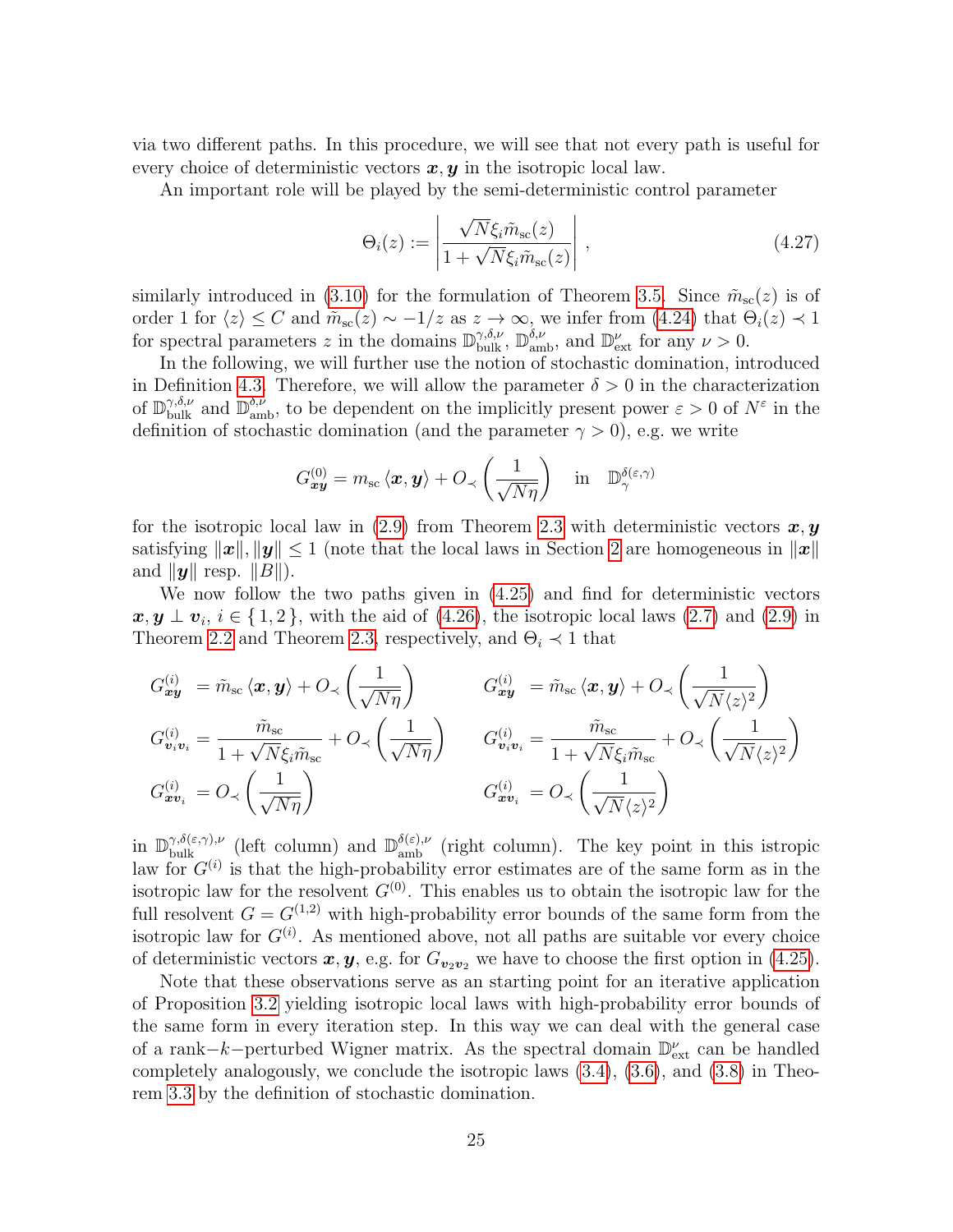Step 2: Averaged law. Fix a deterministic matrix  $B \in \mathbb{C}^{N \times N}$  with  $||B|| \leq 1$  and decompose

<span id="page-25-1"></span>
$$
B = P^{\perp}BP^{\perp} + PBP^{\perp} + P^{\perp}BP + PBP, \qquad (4.28)
$$

where  $P$  is the orthogonal projection on the perturbed subspace (see Definition [3.1\)](#page-8-3). While we employ the same strategy as in the proof of the isotropic law for the first term, we deal with the other three terms using the isotropic law itself. Indeed, using [\(4.26\)](#page-23-2), the local laws [\(2.8\)](#page-6-2) and [\(2.10\)](#page-7-3) from Theorem [2.2](#page-6-1) and Theorem [2.3,](#page-7-0) respectively, and  $\Theta_i \prec 1$ , we find

$$
\langle P^{\perp}BP^{\perp}G^{(i)}\rangle = \tilde{m}_{sc}\langle P^{\perp}BP^{\perp}\rangle + O_{\prec}\left(\frac{1}{N\eta}\right) \quad \text{in} \quad \mathbb{D}_{\text{bulk}}^{\gamma,\delta(\varepsilon,\gamma),\nu},
$$
  

$$
\langle P^{\perp}BP^{\perp}G^{(i)}\rangle = \tilde{m}_{sc}\langle P^{\perp}BP^{\perp}\rangle + O_{\prec}\left(\frac{1}{N\langle z\rangle^{2}}\right) \quad \text{in} \quad \mathbb{D}_{\text{amb}}^{\delta(\varepsilon),\nu}.
$$

This can again be iterated such that we conclude the same bounds with  $G$  instead of  $G^{(i)}$ . For the other three terms in [\(4.28\)](#page-25-1) we use the isotropic law obtained above, the fact that the number k of rank−1−perturbations is fixed (and independent of N), and for the second and third term an additional Schwarz estimate to conclude the desired averaged laws [\(3.5\)](#page-10-1) and [\(3.7\)](#page-10-2) from Theorem [3.3](#page-10-0) in the spectral domains  $\mathbb{D}_{\text{bulk}}^{\gamma,\delta,\nu}$  and  $\mathbb{D}_{\text{am}}^{\delta,\nu}$ amb by the definition of stochastic domination. The averaged law  $(3.9)$  in  $\mathbb{D}^{\nu}_{ext}$  can be proven analogously.

Step 3. Corollary [3.4.](#page-11-0) Using the notation from the second step, it remains to show that

$$
|\langle B(M - M^{(\xi)}) \rangle| \prec \frac{1}{N\eta} \quad \text{in} \quad \mathbb{D}_{\text{bulk}}^{\gamma, \delta(\gamma, \varepsilon), \nu},
$$
  

$$
|\langle B(M - M^{(\xi)}) \rangle| \prec \frac{1}{N \langle z \rangle^2} (1 + \langle z \rangle ||PBP||) \quad \text{in} \quad \mathbb{D}_{\text{amb}}^{\delta(\varepsilon), \nu},
$$

$$
|\langle B(M - M^{(\xi)}) \rangle| \prec \frac{1}{N \langle z \rangle^2} (1 + \langle z \rangle ||PBP||)
$$
 in  $\mathbb{D}_{\text{ext}}^{\nu}$ ,

which are all very easy to conclude from the definition of M and  $M^{(\xi)}$ .

Now, we turn to the proof the corresponding results for the outlier domain.

Proof of Theorem [3.5](#page-11-1) and Corollary [3.6.](#page-12-2) In the outlier domain, we cannot use the estimate  $\Theta \prec 1$  from the proof of Theorem [3.3](#page-10-0) above. By following the same strategy as in the proof above, using that  $\langle z \rangle \approx N^{1/2}$  up to a factor of  $N^{\pm \nu}$ , and by carefully tracking the appearances of Θ, we obtain the isotropic and averaged law in Theorem [3.5,](#page-11-1) as well as the statement of Corollary [3.6.](#page-12-2)  $\Box$ 

<span id="page-25-0"></span>Remark 4.6. It is possible to deal with a general rank−k−perturbed Wigner matrix also in the outlier domain  $\mathbb{D}_{\text{out}}^{\nu}$  via the strategy used in the proof of Theorem [3.3.](#page-10-0) However, the error bounds are quite complicated and involve certain polynomials in  $\Theta_i$ emerging from the iterative employment of Proposition [3.2.](#page-9-0)

 $\Box$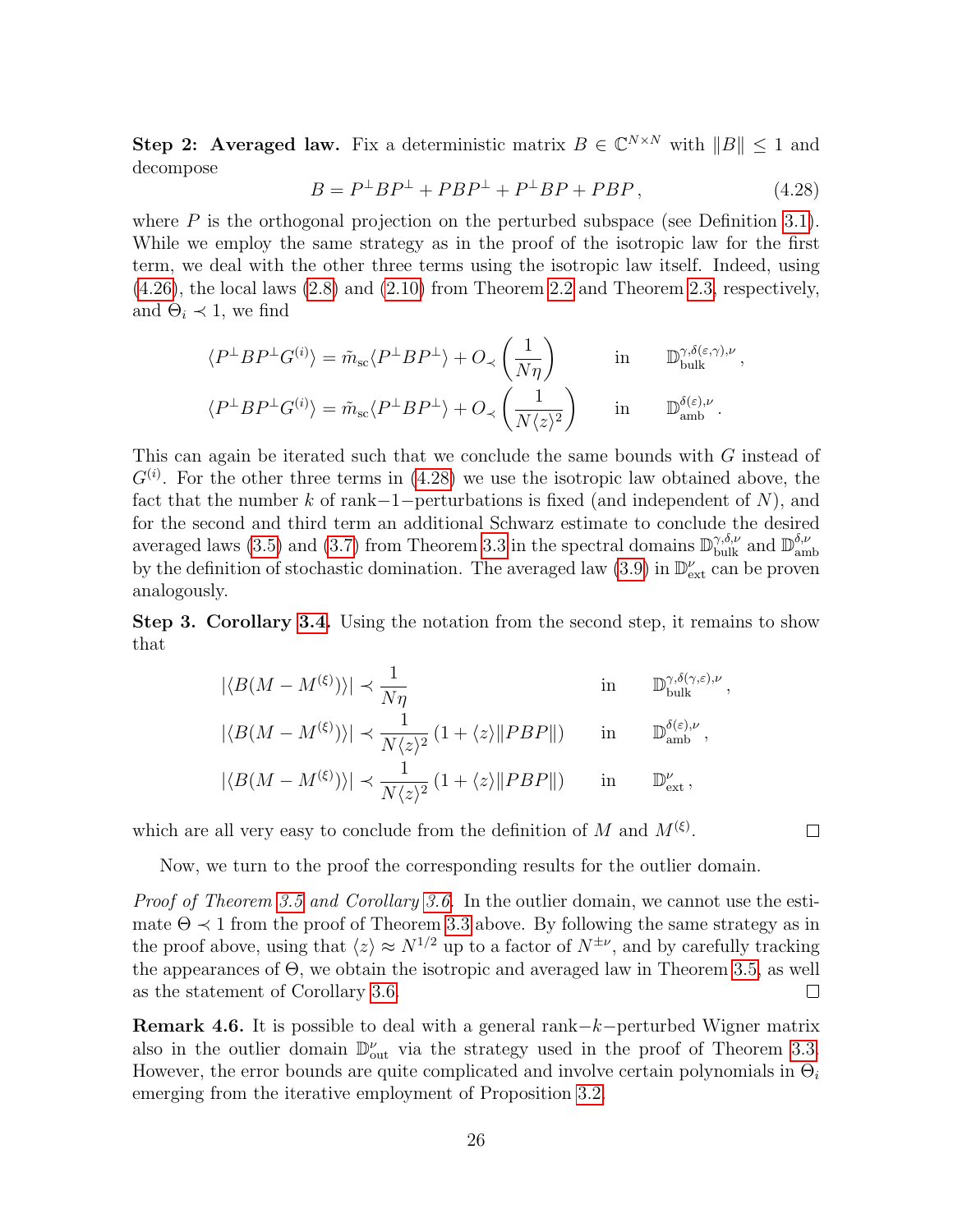## Acknowledgements

I would like to thank Laszlo Erdös for many helpful discussions and for supervising this rotation project.

## A Auxiliary results

<span id="page-26-3"></span>Lemma A.1. (Quadratic implicit function theorem, Lemma D.1 in [\[6\]](#page-27-4)) Let  $\|\cdot\|$  be norm on  $\mathbb{C}^d$ ,  $A, B : \mathbb{C}^d \to \mathbb{C}^d$  linear maps and  $Q : \mathbb{C}^d \times \mathbb{C}^d \to \mathbb{C}^d$  a bounded  $\mathbb{C}^d$ -valued quadratic form, i.e.,

$$
||Q|| = \sup_{x,y \in \mathbb{C}^d} \frac{||Q(x,y)||}{||x|| ||y||} < \infty.
$$

Suppose that A is invertible. Then for  $\varepsilon_2 := (2||A^{-1}|| ||Q||)^{-1}$  and  $\varepsilon_1 := \varepsilon_2 (2||A^{-1}|| ||B||)^{-1}$ there is a unique function  $X: B_{\varepsilon_1} \to B_{\varepsilon_2}$  such that

$$
AX(d) + Q(X(d), X(d)) = Bd
$$

where  $B_{\varepsilon}$  denotes the open  $\varepsilon$ -ball around 0. Moreover, the funciton X is analytic and satisfies

$$
||X(d_1) - X(d_2)|| \le 2||A^{-1}|| ||B|| ||d_1 - d_2|| \quad \text{for all} \quad d_1, d_2 \in B_{\varepsilon_1/2}.
$$

<span id="page-26-4"></span>**Lemma A.2.** For random matrices R, T and  $p \geq 1$  it holds that  $||\langle R \rangle T||_p \leq ||R||_{2p}||T||_{2p}$ .

Proof. This is a direct consequence of Hölder's inequality and the simple observation that  $\|\langle R\rangle\|_{2p} \leq \|R\|_{2p}$ .  $\Box$ 

## References

- <span id="page-26-0"></span>[1] O. H. Ajanki, L. Erdös, and T. Krüger. Stability of the matrix Dyson equation and random matrices with correlations. Probab. Theory and Related Fields. Vol. 173.1–2, 2019.
- <span id="page-26-5"></span>[2] O. H. Ajanki, L. Erdös, and T. Krüger. Universality for general Wigner-type matrices. Probab. Theory and Related Fields. Vol. 169.3, 2017.
- <span id="page-26-2"></span>[3] M. Capitaine, C. Donati-Martin, and D. Feral. Central limit theorems for eigenvalues of defor- mations of Wigner matrices. Ann. Inst. H. Poinc. Probab. Stat. Vol. 48 no. 1, 2012.
- <span id="page-26-1"></span>[4] L. Erdös. The matrix Dyson equation and its applications for random matrices. arXiv: 1903.10060, 2019.